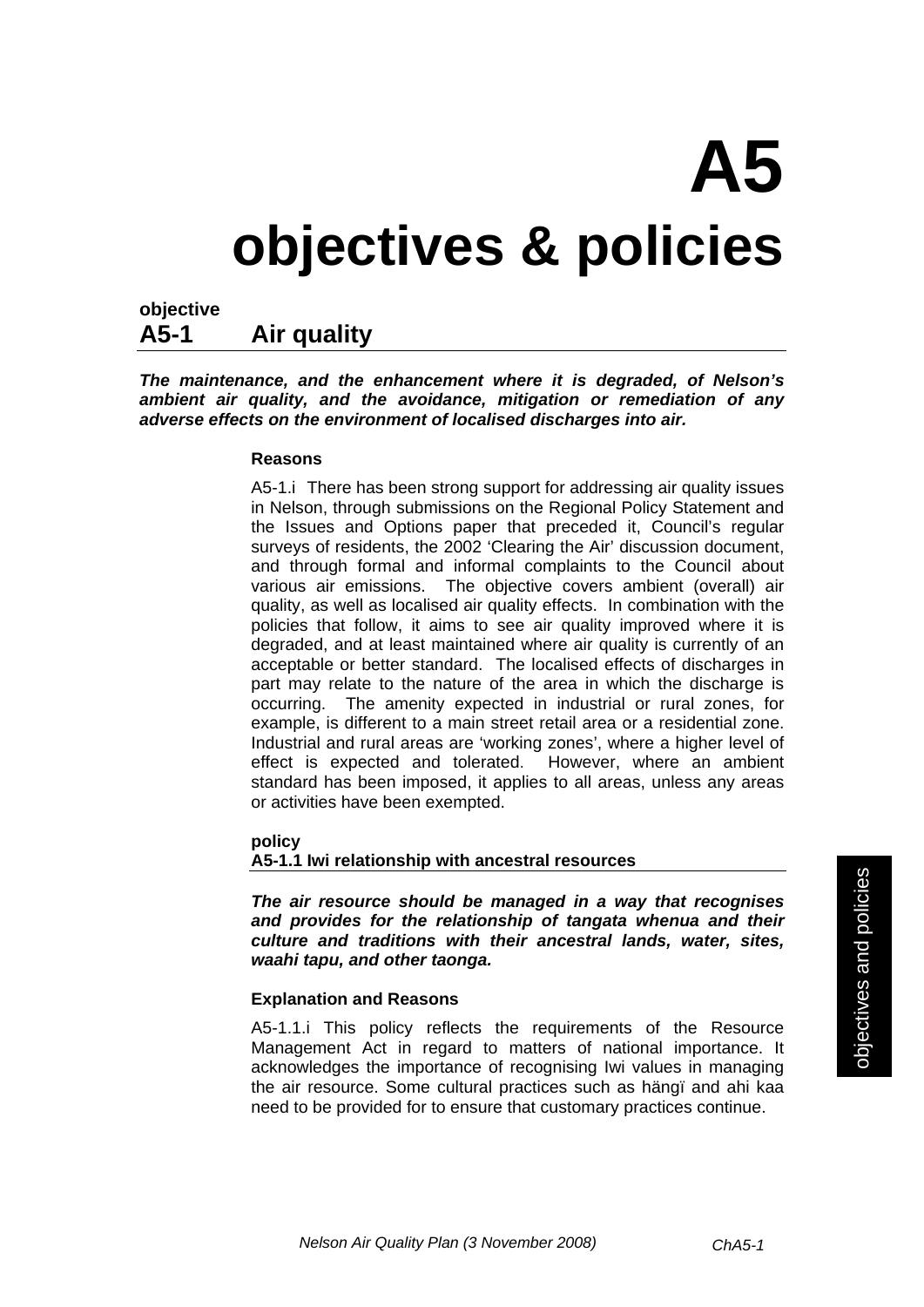#### **Methods**

- A5-1.1.ii Consultation on air quality issues, especially those relating to the relationship of tangata whenua with their ancestral lands, water, sites, waahi tapu and other taonga.
- A5-1.1.iii Representation from tangata whenua when determining policy to address air quality issues.
- A5-1.1.iv The inclusion of tangata whenua perspective in planning and policy documents relating to air quality.
- A5-1.1.v Inclusion of identified tangata whenua environmental performance indicators in developing air quality monitoring networks.
- A5-1.1.vi Rules that allow for the ongoing use of customary practice that would not otherwise be permitted including allowing the practice of ahi kaa in papakäinga developments.
- A5-1.1.vii Protection of medicinal plants (rongoa) and other native flora and fauna from the adverse effects from trade and industrial air discharges.

#### **policy**

#### **A5-1.2 Treaty principles and kaitiakitanga**

#### *Management of the air resource that takes into account the*  principles of Te Tiriti O Waitangi<sup>1</sup> (Treaty of Waitangi) and has *particular regard to kaitiakitanga.*

#### **Explanation and Reasons**

A5-1.2.i The Resource Management Act requires the principles of Te Tiriti O Waitangi to be taken into account. The principles are declared by the Courts and the Waitangi Tribunal and will continue to evolve. The principles include, among others: the partnership principle, which requires that iwi and the Council interact with reason and respect; the principle of rangatiratanga (tribal self regulation) of the resources of tangata whenua; and the principle of active protection of resources of importance to tangata whenua, in accordance with tangata whenua cultural and spiritual values.

A5-1.2.ii Kaitiakitanga means the exercise of guardianship; and, in relation to a resource, includes the ethic of stewardship based on the nature of the resource itself. The role of kaitiaki is an obligation that is handed down from one generation to another. The policies of this Plan are intended to support the tangata whenua in exercising their role as kaitiaki or guardians of their resources.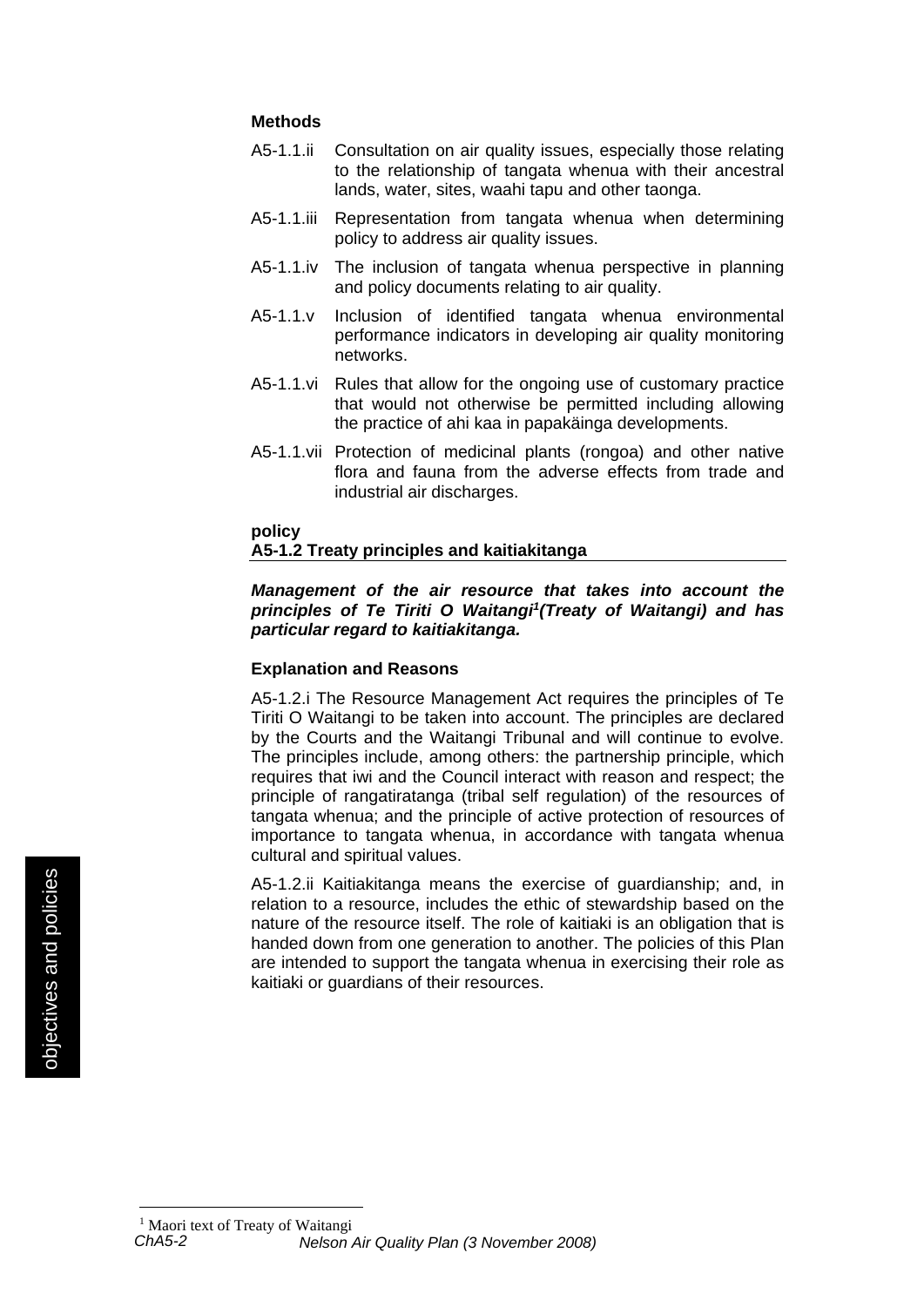#### **Methods**

- A5-1.2.iii Ongoing consultation between the Council and tangata whenua on air quality issues
- A5-1.2.iv Consideration of kaitiakitanga and the principles of Te Tiriti O Waitangi when air discharge resource consents are considered.

#### **policy**

#### **A5-1.3 Ambient air quality targets**

- *a) Nelson's ambient air quality will be managed in accordance with the Ministry for the Environment Ambient Air Quality Guidelines 2002, consistent with the guideline values in Table A5-1 and the air quality categories in Table A5-2, and with the National Environmental Standards for air quality2 (the ambient air quality standards of which are reproduced in Table A5-3), and*
- *b) Where for any contaminant, ambient air quality is worse than the 'Alert' category in Table A5-2, it will be a priority to enhance that air quality to an 'Alert' level or better within any timeframe specified by the NES, or where no timeframe is specified, as soon as practicable and no later than 8 years after the exceedance is first reported, and*
- *c) Where for any contaminant, ambient air quality is worse than the 'Acceptable' category in Table A5-2, air quality should be progressively enhanced to an 'Acceptable' level or better, and*
- *d) Where for any contaminant, ambient air quality is 'Acceptable' or better, no further degradation of the existing ambient air quality that is more than minor will be allowed.*

#### **Explanation and Reasons**

A5-1.3.i Under this policy Nelson's ambient air quality will be managed in accordance with national guidelines and standards set by the Ministry for the Environment. The Ministry for the Environment's Ambient Air Quality Guidelines set guideline values for a range of key air contaminants. These are set out in Table A5-1, and are the minimum requirements that outdoor air quality should be in order to protect human health and the environment. A number of the MfE guidelines have been implemented as mandatory standards in the form of National Environmental Standards, which are regulations under the Resource Management Act. The guidelines and standards are concerned with the cumulative impacts of discharges into air from human activities and natural processes. These values will be used to promote or maintain good ambient air quality for the region through the detailed methods provided in A5-1.3.v to A5-1.3.x.

A5-1.3.ii These guideline and standard values are **not** to be used as 'pollute up to' levels in the region. The main reason for this is that if pollution approaches the guideline or standard value then air quality is comparatively poor and represents a risk to health and the environment.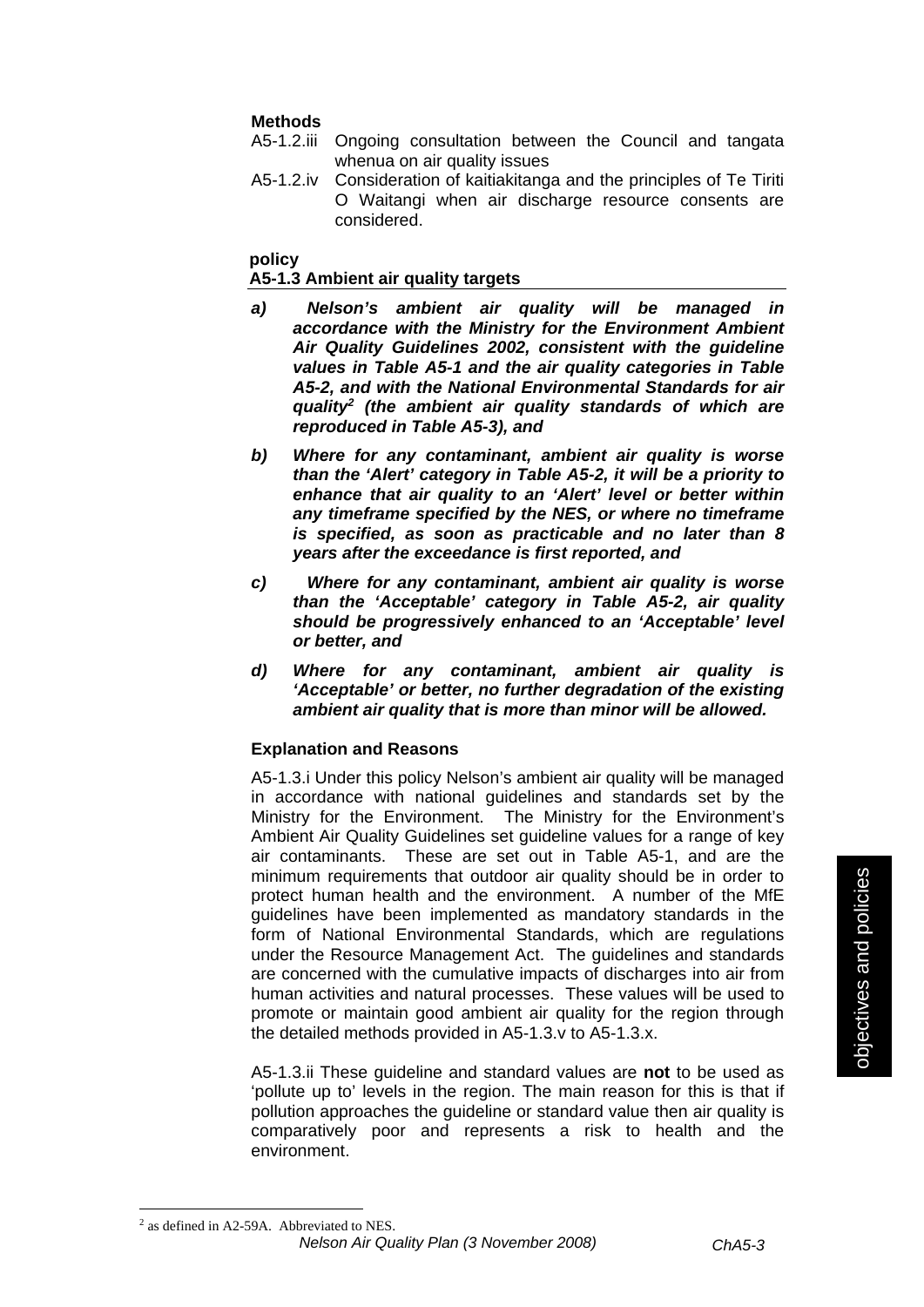A5-1.3.iii The Air Quality Categories in Table A5-2 were developed by the Ministry for the Environment as a framework to guide management responses to ambient air of differing qualities in order to prevent adverse environmental effects. The Ministry's 2002 Guidelines state that in general the top of the 'acceptable' category range (66% of the guideline level) is appropriate to maintain and protect air quality in most areas of New Zealand. Air quality at levels above 66% of the Guideline can be considered under the Guidelines as 'degraded', where it is necessary to consider action to maintain or reduce air emissions into an airshed. This Plan adopts this approach. The Air Quality Categories are also useful to apply to monitoring data as they provide an early warning that pollution levels may be increasing. It is acknowledged that these guideline values and air quality categories may change over time and Nelson City Council will review these values and alert levels as necessary.

A5-1.3.iv It should be noted that these guideline and standard values are **ambient** guideline values. The Ministry for the Environment's Ambient Air Quality Guidelines 2002 state that *'the ambient values are not designed to be used to assess the environmental and health impacts of individual discharges to air'.* Specific guidance and evaluation criteria for assessing air discharges and dispersion modelling ought to be consulted for this (see www.mfe.govt.nz).

- A5-1.3.v Rules to regulate and manage discharges to air.
- A5-1.3.vi Rules to prohibit certain discharges.
- A5-1.3.vii Require modelling of discharges and likely effects on ambient concentrations, where necessary for resource consent applications.
- A5-1.3.viii Monitoring of ambient levels of contaminants to measure compliance with the policy (taking account of year-to-year weather variability).
- A5-1.3.ix Use of non-regulatory methods, including advocacy, education, assistance and incentives where appropriate as a supplement or alternative to regulatory measures.
- A5-1.3.x Review of the Air Plan as needed to reflect changes in national guidelines and standards, and best practice, or where ambient monitoring shows a need for changed provisions.
- A5-1.3.xi Methods under A5-1.4 to manage emissions from domestic fires, outdoor burning, transport, and industrial and trade sources, insofar as they are appropriate to apply to discharges other than  $PM_{10}$  (see also methods under A5-1.9).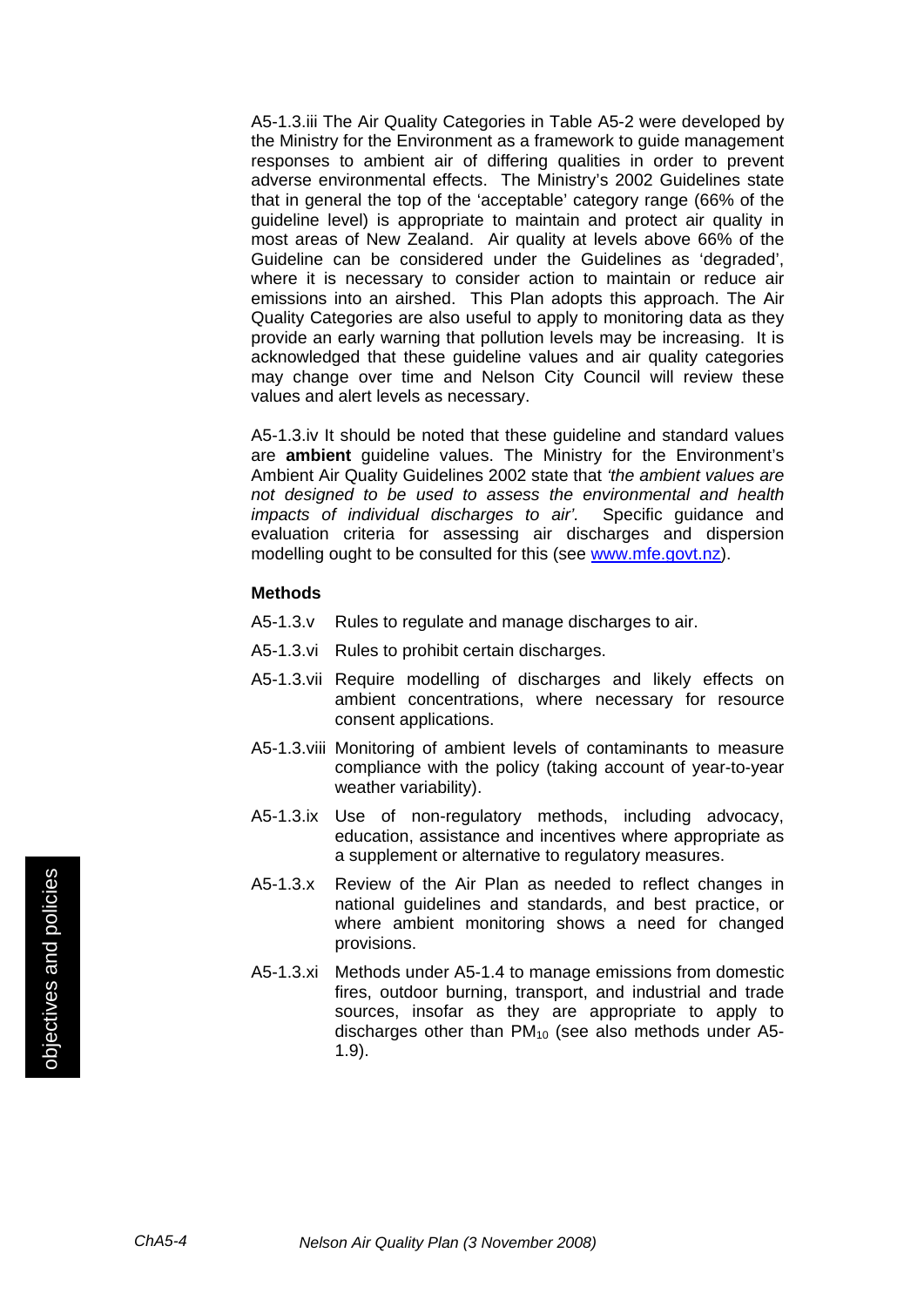| <b>Contaminant</b>                  | <b>Guideline Value</b>     |                                               |
|-------------------------------------|----------------------------|-----------------------------------------------|
|                                     | Value                      | <b>Averaging time</b>                         |
| Carbon monoxide (CO)                | $30 \text{ mg/m}^3$        | 1-hour                                        |
|                                     | $10$ mg/m <sup>3</sup>     | 8-hour                                        |
| Fine Particle (PM <sub>10</sub> )   | 50 $\mu$ g/m <sup>3</sup>  | 24-hour                                       |
|                                     | $20 \mu g/m^3$             | Annual                                        |
| Nitrogen dioxide (NO <sub>2</sub> ) | $200 \mu g/m3$             | 1-hour                                        |
|                                     | 100 $\mu$ g/m <sup>3</sup> | 24-hour                                       |
| Sulphur dioxide $(SO2)2$            | 350 $\mu$ g/m <sup>3</sup> | 1-hour                                        |
|                                     | 120 $\mu$ g/m <sup>3</sup> | 24-hour                                       |
| Ozone (O <sub>3</sub> )             | 150 $\mu$ g/m <sup>3</sup> | 1-hour                                        |
|                                     | 100 $μg/m3$                | 8-hour                                        |
| Hydrogen sulphide                   | $7 \mu g/m^3$              | 1 hour                                        |
| Lead $(Pb)^3$                       | $0.2 \mu g/m^3$            | 3 month moving average,<br>calculated monthly |
| Benzene (year 2000)                 | $10\mu g/m^3$              | Annual                                        |
| Benzene (year 2010)                 | $3.6\mu$ g/m $3$           | Annual                                        |
| 1,3-Butadiene                       | $2.4 \mu$ g/m <sup>3</sup> | Annual                                        |
| Formaldehyde                        | $100\mu g/m^3$             | 30 minutes                                    |
| Acetaldehyde                        | $30\mu$ g/m $3$            | Annual                                        |
| Benzo(a)pyrene                      | $0.0003 \mu g/m^3$         | Annual                                        |
| Mercury (inorganic) <sup>3</sup>    | $0.33\mu$ g/m <sup>3</sup> | Annual                                        |
| Mercury (organic)                   | $0.13 \mu g/m^3$           | Annual                                        |
| Chromium VI <sup>3</sup>            | $0.0011 \mu g/m^3$         | Annual                                        |
| Chromium (other forms)              | $0.11 \mu g/m^3$           | Annual                                        |
| Arsenic (inorganic) <sup>3</sup>    | $0.0055 \mu g/m^3$         | Annual                                        |
| Arsine                              | $0.055 \mu g/m^3$          | Annual                                        |

#### **Table A5-1: Ambient Air Quality Guidelines Ministry for the Environment, May 2002**

Notes to Table A5-1:

1. All values apply to the gas measured at standard conditions of temperature ( $0^{\circ}$ C) and pressure (1 atmosphere).

2. The sulphur dioxide guideline values do not apply to sulphuric acid mist.

3. The guideline values for metals are for inhalation exposure only; they do not include exposure from other routes such as ingestion. These other routes should be considered in assessments where appropriate.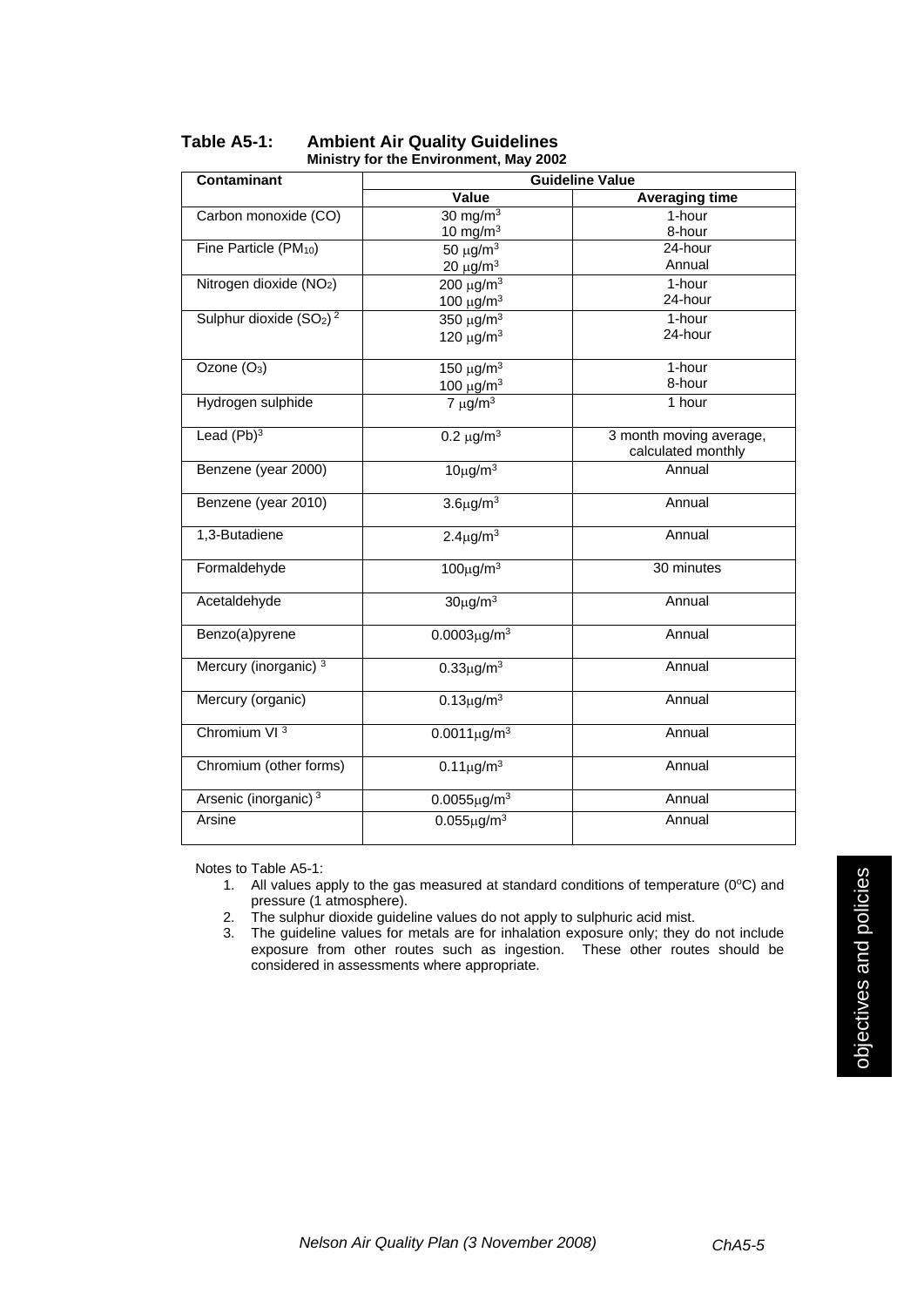#### **Table A5-2: Air Quality Categories (Based on Ministry for the Environment Ambient Air Quality Guidelines, May 2002).**

| Category               | <b>Measured Value</b>                                  | Comment                                                                                                                                                        |  |
|------------------------|--------------------------------------------------------|----------------------------------------------------------------------------------------------------------------------------------------------------------------|--|
|                        |                                                        |                                                                                                                                                                |  |
| Action                 | Exceeds the guideline/standard<br>value.               | Exceedances of the guideline/standard are<br>a cause for concern and warrant action if                                                                         |  |
|                        |                                                        | they occur on a regular basis.                                                                                                                                 |  |
| Alert                  | Between 66% and 100% of<br>guideline/standard value.   | This is a warning level, which can lead to<br>exceedances if trends are not curbed.                                                                            |  |
| Acceptable             | Between 33% and 66% of<br>guideline/standard value.    | This is a broad category, where maximum<br>values might be of concern in some<br>sensitive locations, but generally at a level<br>not requiring urgent action. |  |
| Good                   | Between 10% and 33% of<br>guideline/standard value.    | Peak measurements in this range are<br>unlikely to affect air quality.                                                                                         |  |
| Excellent <sup>a</sup> | Ωf<br>10%<br>than<br>Less<br>guideline/standard value. | Of little concern: If maximum values are<br>less than a 10 <sup>th</sup> of the guideline/standard,<br>average values are likely to be much less.              |  |

<sup>a</sup> The 'excellent' category should not be applied to PM<sub>10</sub> because the level of detection of most monitoring methods is not accurate enough.

#### **Table A5-3 Ambient Air Quality Standards**

 **(From Resource Management (National Environmental Standards Relating to Certain Air Pollutants, Dioxins, and Other Toxics) Regulations 2004)** 

| Contaminant      | <b>Threshold Concentration</b>                             | <b>Permissible</b><br><b>Excess</b>         |
|------------------|------------------------------------------------------------|---------------------------------------------|
| Carbon monoxide  | 10 mg/m <sup>3</sup> expressed as a running 8-hour<br>mean | One 8-hour period in a 12-<br>month period  |
| Nitrogen dioxide | 200 $\mu$ g/m <sup>3</sup> expressed as a 1-hour mean      | 9 hours in a 12-month period                |
| Ozone            | 150 $\mu$ g/m <sup>3</sup> expressed as a 1-hour mean      | Not to be exceeded at any<br>time           |
| $PM_{10}$        | 50 $\mu$ g/m <sup>3</sup> expressed as a 24-hour mean      | One 24-hour period in a 12-<br>month period |
| Sulphur dioxide  | 350 $\mu$ g/m <sup>3</sup> expressed as a 1-hour mean      | 9 hours in a 12-month period                |
|                  | 570 $\mu$ g/m <sup>3</sup> expressed as a 1-hour mean      | Not to be exceeded at any<br>time           |

# **policy**

#### **A5-1.4 Fine particle pollution**

a) A mid-term target for ambient PM<sub>10</sub> levels will be, at a minimum, *compliance with the Ministry for the Environment 'Alert' Air Quality Category (relative to the guidelines and standards in Policy A5-1.3) by:*

*For Airshed A:* 

- *i) 1 September 2016 with not more than 3 exceedances in a 12 month period of the 24-hour mean NES <sup>3</sup> up to and including 31 August 2020, and*
- *ii) 1 September 2020 onwards, not more than 1 exceedance in a 12 month period,*

<sup>3</sup> as defined in A2-59A.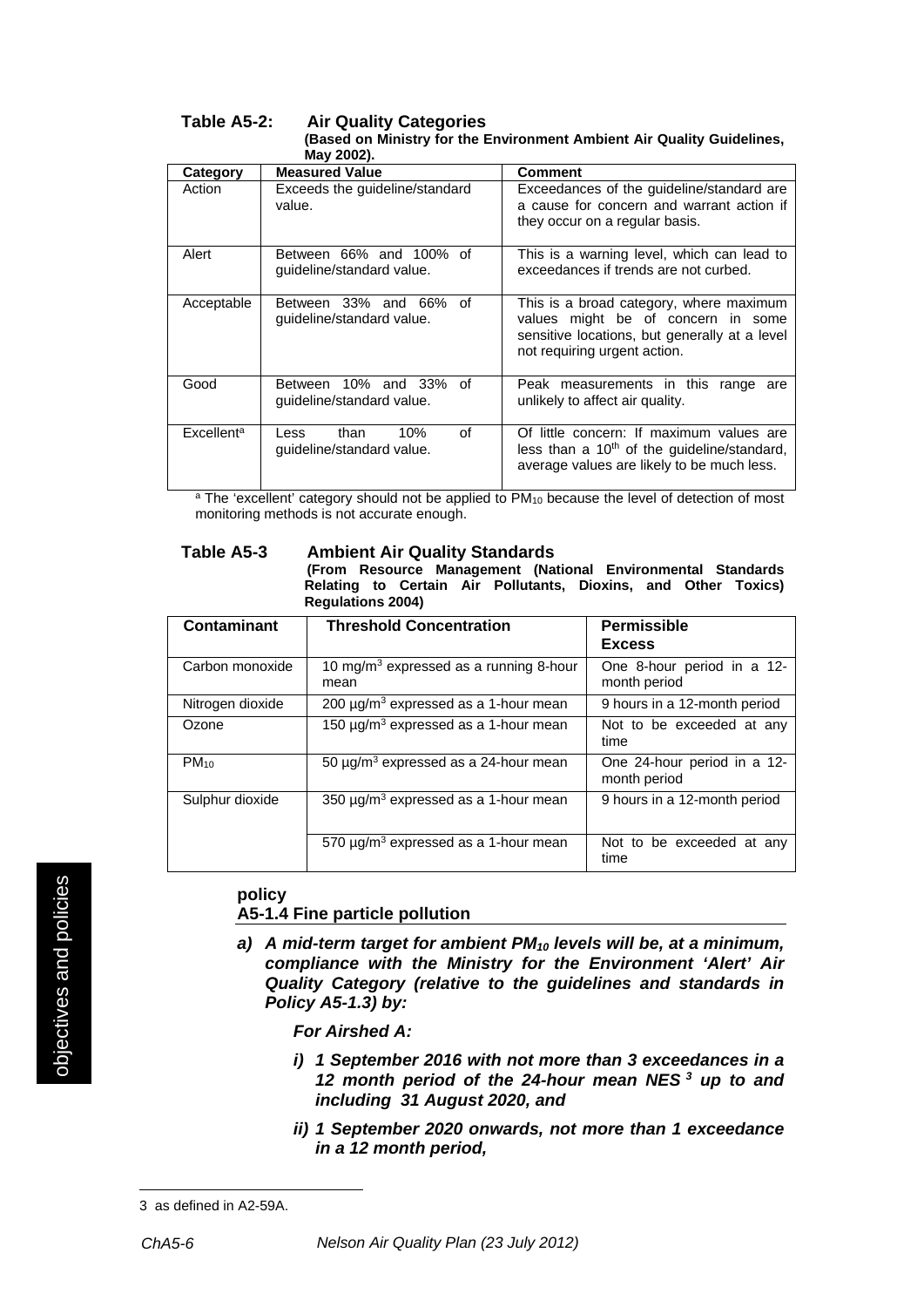*For Airshed B:* 

*1 September 2016 onwards, with not more than 1 exceedance in a 12 month period,* 

*or sooner if practicable, towards ultimate compliance or better with the 'Acceptable' air quality category as in Policy A5-1.3 by 2025.* 

*Airshed C is expected to maintain its current compliance, subject to Policy A5 - 1.3 d).* 

- *b) Discharges to air from all sectors producing fine suspended particles (domestic, transport, industrial or trade) shall be managed to support the achievement of these ambient targets, and the implementation of Policy A5-1.3.*
- *c) In order to achieve the mid-term target in (a), the following reductions in PM10 emissions (relative to 2001 levels) are required across the Urban Area:*
	- *i. At least 70% from domestic heating, and*
	- *ii. At least 98% from outdoor burning, and*
	- *iii. At least 10% from industrial and trade sources (in aggregate), except in any area with a high concentration of industrial and trade discharges where higher percentage reductions may be required to achieve the target, and*
	- *iv. A reduction in emissions from the transport sector.*
- *d) Greater or lesser reductions may be required in certain parts of the city to achieve the mid-term target, while recognising the potential contribution of contaminants from one airshed to another (interconnectedness of many airsheds), and also the reductions required to meet the longer term target of compliance or better with the 'Acceptable' air quality category.*

#### **Explanation and Reasons**

A5-1.4.i Fine particle pollution  $(PM_{10})$  is the only air contaminant measured to date that regularly breaches the guideline/standard values established in Policy A5-1.3. Winter pollution highs measured at the St Vincent Street monitoring site reach levels more than three times the national standard of  $50\mu$ g/m<sup>3</sup>. Daily values of PM<sub>10</sub> when averaged over the entire year also exceed the annual guideline level in Table A5-1. Monitoring at Victory School, Tahunanui and Stoke indicates PM<sub>10</sub> daily peaks in the order of 87%, 83% and 67% of the St Vincent Street site, and regular wintertime exceedances of the  $PM_{10}$ guideline level4 5.

 $4$  See 'Clearing the Air – a strategy for change. Discussion document on reducing particle air pollution in urban Nelson', Nelson City Council, November 2002.

<sup>5 &#</sup>x27;Nelson State of the Environment Report, Air and Noise,', Nelson City Council, 2001.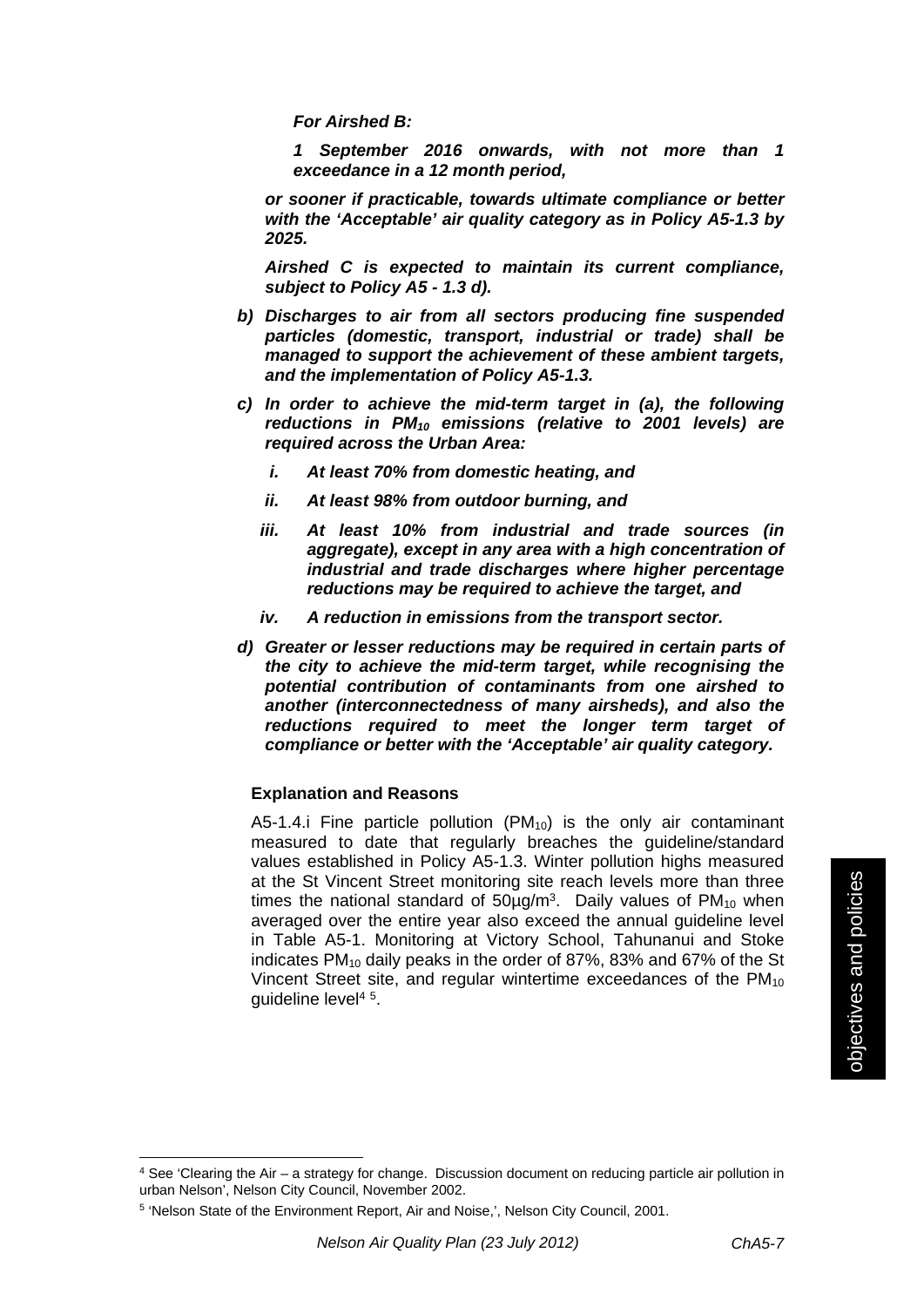A5-1.4.ii The known high levels of  $PM_{10}$  mean that a special policy focus is required for  $PM_{10}$ , and that a staged, more achievable target is needed as a stepping-stone to reducing both daily and annual levels so that they comply with Policy A5-1.3. The policy requires action from all sectors to help achieve these targets. Note that with industrial emissions, the percentage reduction contemplated in the policy is an aggregate for all industrial discharges in the city (or airshed), rather than individual sources. In calculating the percentage reduction needed from each source consideration will need to be given to a range of factors (including Policy A5-1.4A), but particular regard needs to be had to the quality of the existing discharge and operation so that dischargers who have made improvements since the Air Plan was notified are recognised.

A5-1.4.iii The  $PM<sub>2.5</sub>$  sub-fraction of  $PM<sub>10</sub>$  (fine particles less than one quarter the diameter of PM<sub>10</sub> particles) is of growing concern in terms of its health effects. Research in urban Nelson indicates that over three quarters of the  $PM_{10}$  may be in the finer  $PM_{2.5}$  size fraction<sup>6,</sup> although there are indications that the proportion of  $PM_{2.5}$  may rise through winter when domestic wood fire use peaks<sup>1</sup>. Domestic wood fires are a major source of  $PM_{2.5}$ , and as much as 96% of the  $PM_{10}$ measured from domestic home heating is the smaller  $PM<sub>2.5</sub>$ . The policies and methods set out in this Plan to reduce discharges of PM<sub>10</sub> will also reduce ambient PM<sub>2.5</sub>.

A5-1.4.iv The last part of the policy recognises that air contaminants can flow from one area to another. For example, from hill areas to valleys or flats by means of downhill drainage (katabatic winds), or from one part of the city to another. It also recognises that the density and nature of discharges will vary, for example between older and newer housing areas, between residential and industrial areas, and depending on the meteorology and geography of an area. This means that greater or lesser reductions in  $PM_{10}$  may be required in some locations.

A5-1.4.v See also Policy A5-1.7 (Adverse effects - discharge of contaminants).

#### **policy**

#### **A5-1.4A Existing large-scale fuel burning activities**

*In airsheds that breach the National Environmental Standard for Air Quality for fine particles (PM10), when considering resource consent applications for existing discharges to air from large-scale fuel burning appliances, particular regard will be had to the social and economic benefits of allowing the activity to continue and the level of existing investment in it, provided that granting consent:* 

- *i. is consistent with the NES, and*
- *ii. improvements to the discharge (or as set out in Policy A5- 1.4B)) will occur which support achievement of the NES and air plan targets.*

<sup>6 &#</sup>x27;Nelson Emissions Inventory', E Wilton and J Simpson, Nelson City Council, October 2001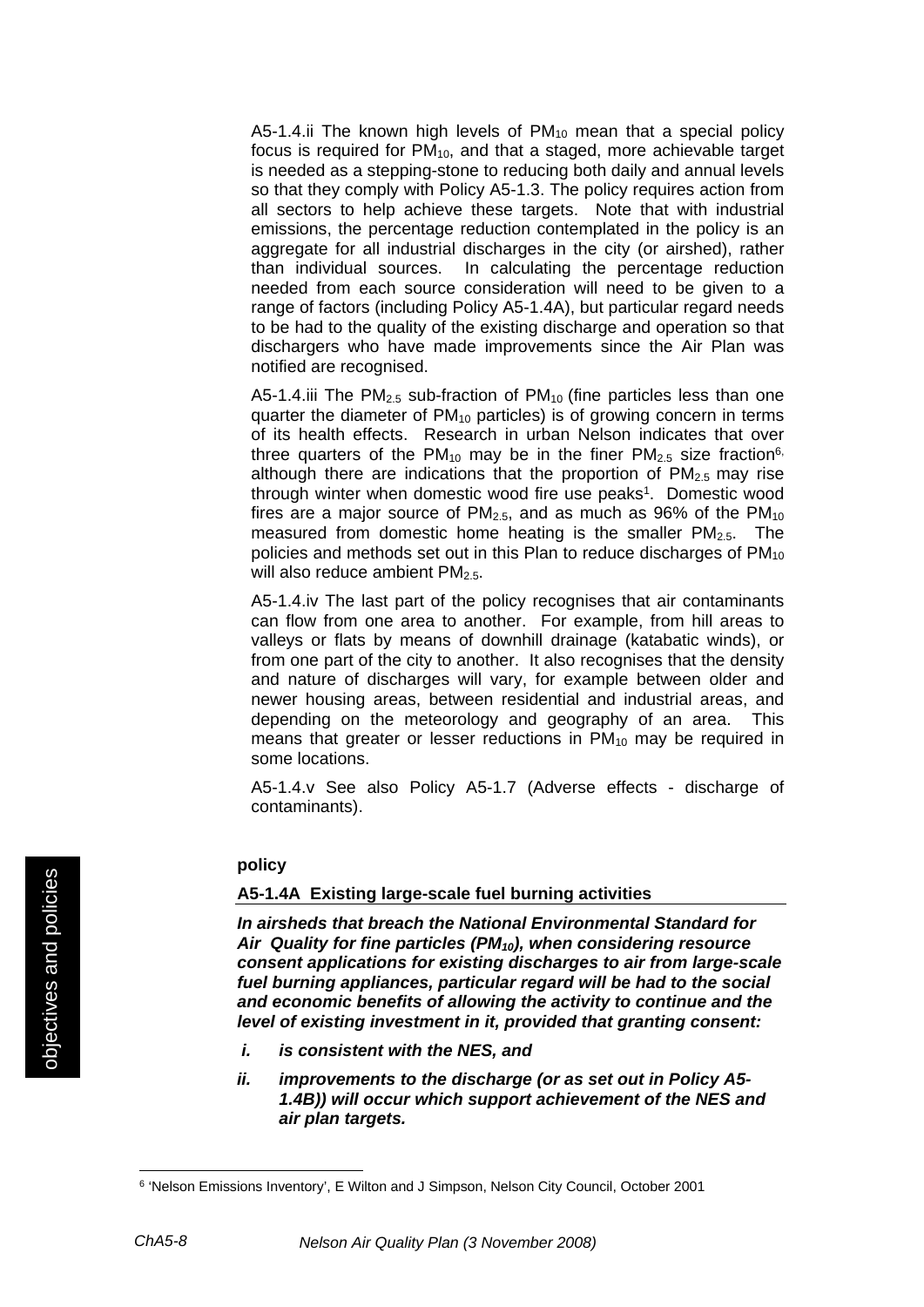#### **Explanation and Reasons**

A5-1.4A.i Under the Air Plan rules, the vast majority of the existing sites discharging PM10 will require discretionary resource consent to continue operating. Applications for discretionary activities can be turned down where there are breaches of the air quality standards. This creates considerable uncertainty for existing activities, particularly where there are significant employment and economic implications.

A5-1.4Aii 'Existing discharges' includes those which operated on "existing use rights" (section 20A of the Resource Management Act 1991) before this Plan became operative, as well as those activities with existing resource consents. This policy acknowledges the new regulatory regime creates uncertainty for existing dischargers. The policy attempts to provide greater certainty for existing discharges while ensuring the targets set down in the National Environmental Standard for Air Quality and in the Air Plan are achieved. However the NES, as gazetted September 2004, constrains the granting or renewal of any discharge consents beyond 2013 if air quality still breaches the NES.

#### **policy**

#### **A5-1.4B PM10 offsets**

*a) In considering authorisations involving new discharges of PM10 into airsheds that breach, or are close to breaching, the National Environmental Standard for Air Quality for fine particles (PM10), regard will be had to any legally-binding arrangements (offsets) the applicant or proponent has in place with existing dischargers in the same airshed to reduce the net discharges of PM10.*

*In doing so, regard will be had to:*

- *i the relative physical and chemical composition of the 'offset' and proposed new discharge, and*
- *ii the timing of the respective discharges, and*
- *iii the location of the offset relative to the new discharge, and*
- *iv the likelihood of the claimed benefits from the offset arising, and*
- *v the legal enforceability of the proposal, and*
- *vi the requirements of the NES, and*
- *vii the effect of the proposal on the rate of air quality improvement needed to achieve the NES and the Air Plan targets.*
- *b) While the above model was developed for PM10, a similar approach, as appropriate, will be applied to the discharge to air of other contaminants into airsheds that breach or are close to breaching the National Environmental Standard for Air Quality for that contaminant.*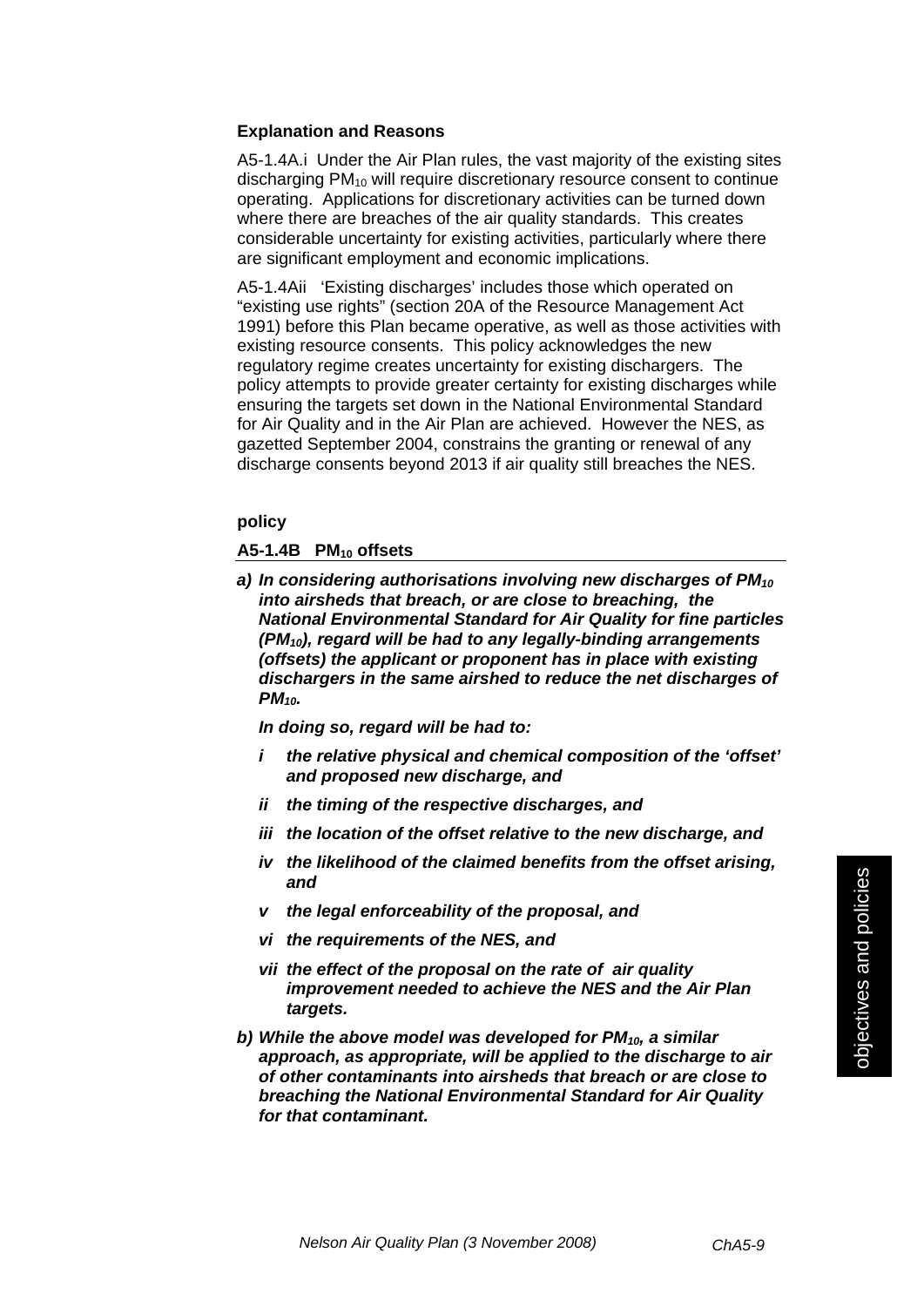#### **Explanation and Reasons**

A5-1.4B.i In airsheds that exceed the National Environmental Standards for Air Quality, or which would exceed the NES if a new discharge were added, the NES constrains the granting of discharge consents. One way for new discharges potentially to be allowed, or for existing discharges to increase in size, is by means of 'offsets'. An 'offset' requires the would-be new discharger to gain the agreement of existing dischargers within the same airshed to reduce their discharge(s) in order to 'make room' for the new or expanded discharge. There needs to be a net improvement in air quality, however, so that the trend-line continues downwards towards the NES and air plan targets.

A5-1.4Bii For offsets to be acceptable the approach needs to be consistent with the NES, and contribute towards achievement of the NES and air plan targets. The consideration of such offsets can be complicated. Care needs to taken to ensure offset arrangements do not inadvertently hinder the achievement of the statutory targets e.g. by 'capturing' air quality improvements that already are occurring, such as through public air quality improvement programmes. Care needs to be taken to avoid double counting potential air quality benefits. The applicant therefore needs to demonstrate that the benefits will in fact be real.

A5-1.4Biii Another key issue is whether the composition of the contaminants being removed is similar to that replacing it; are they of a similar size, type and chemical composition? Also, is there a relationship between the location of the contaminant being taken out and the area affected by the new discharge? What about the timing? Will the offsets benefits occur before the effects of the new discharges start? Do the benefits and the new adverse effects match in the time of day, or of week or of the year?

A5-1.4Biv Only when the outcome of the above considerations is favourable should the 'offset' provisions be used.

A5-1.4Bv The policy also provides that a similar approach be adopted for other contaminants that are subject to the NES, once a track record in successfully using offsets has been developed for  $PM_{10}$ . This phased approach has been adopted because the use of offsets is not necessarily straight forward, and a level of knowledge and skill in their implementation needs to be developed.

Note: The NES should be consulted in relation to all 'offsets' as in some situations the NES may restrict their use.

#### **Methods (Domestic)**

- A5-1.4.vi Rules to prohibit the use of existing open fires within the Urban Area after 1 January 2008 ('Urban Area' is defined in Chapter A2).
- A5-1.4.vii Rules, effective from the notification of this Plan, to allow the use of new solid fuel appliances in the Urban Area only where they meet certain defined standards in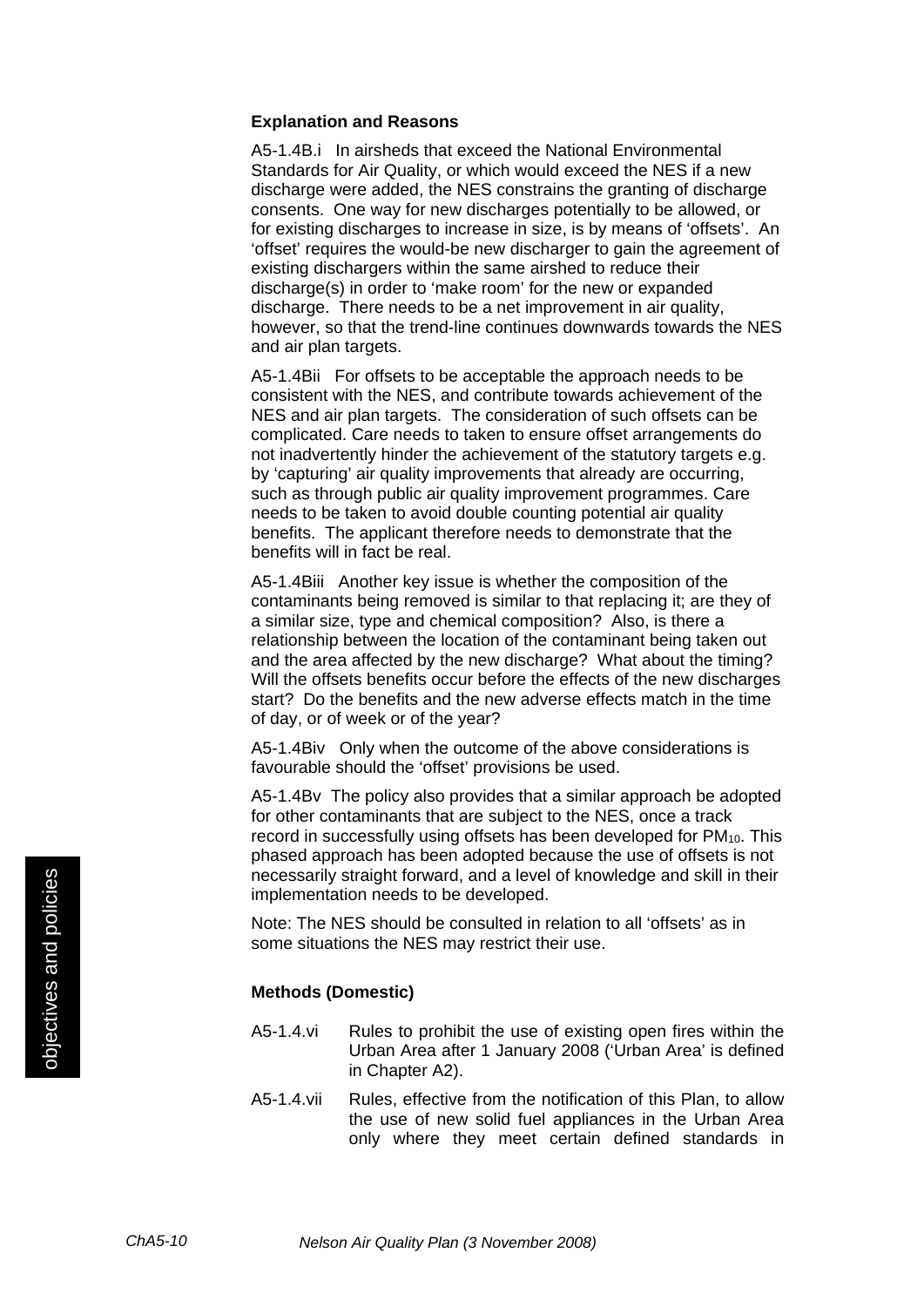relation to the emission of fine particles, and of thermal efficiency.

- A5-1.4.viii Rules, effective from the notification of this Plan, to regulate the allowable fuels, the moisture content of wood, and to prohibit the burning of certain fuels and substances, and to regulate the production of 'offensive and objectionable' smoke and odour from any appliance.
- A5-1.4.ix Rules, effective from the notification of this Plan, to prohibit within the Urban Area use of solid-fuel enclosed appliances and open fires in any new house or building, or in any house or building not having a solid-fuel fire prior to the notification of this Plan.
- A5-1.4ixA Operate a complaints and an enforcement policy with respect to fires that produce excessive smoke, or emissions that are offensive or objectionable.
- A5-1.4.x In Council community housing, remove open fires, replace with suitable energy efficient heating appliances, and ensure adequate insulation and energy conservation measures are in place, and advocate to Housing Corporation of NZ to do the same in its rental units.
- A5-1.4.xi Provide full financial assistance to low-income house owners and those with high needs, and partial assistance to landlords with low-income tenants, to help with the transition required by the phase-out of open fires, including for replacement appliances and improved insulation of houses.
- A5-1.4.xiA Promote and investigate with Central Government a financial assistance and/or incentive scheme to accelerate the replacement of enclosed solid fuel burners installed in owner-occupied and rental housing prior to the notification of this Plan. The scheme should address both the replacement of burners, and insulation and other measures to improve the energy efficiency of the houses.
- A5-1.4xiB Advocate to Central Government the adoption of an energy efficiency rating system for houses.
- A5-1.4.xii Investigate bulk discounts for insulation upgrades and replacement heaters to be available for other groups not eligible for direct financial assistance, including the rental-housing sector.
- A5-1.4.xiii Provide information to the public on:
	- a) The air quality problem and what the public can do to assist.
	- b) Cleaner home heating alternatives.
	- c) Energy efficiency and conservation measures for older and new homes, subdivision layout and design to reduce heating requirements.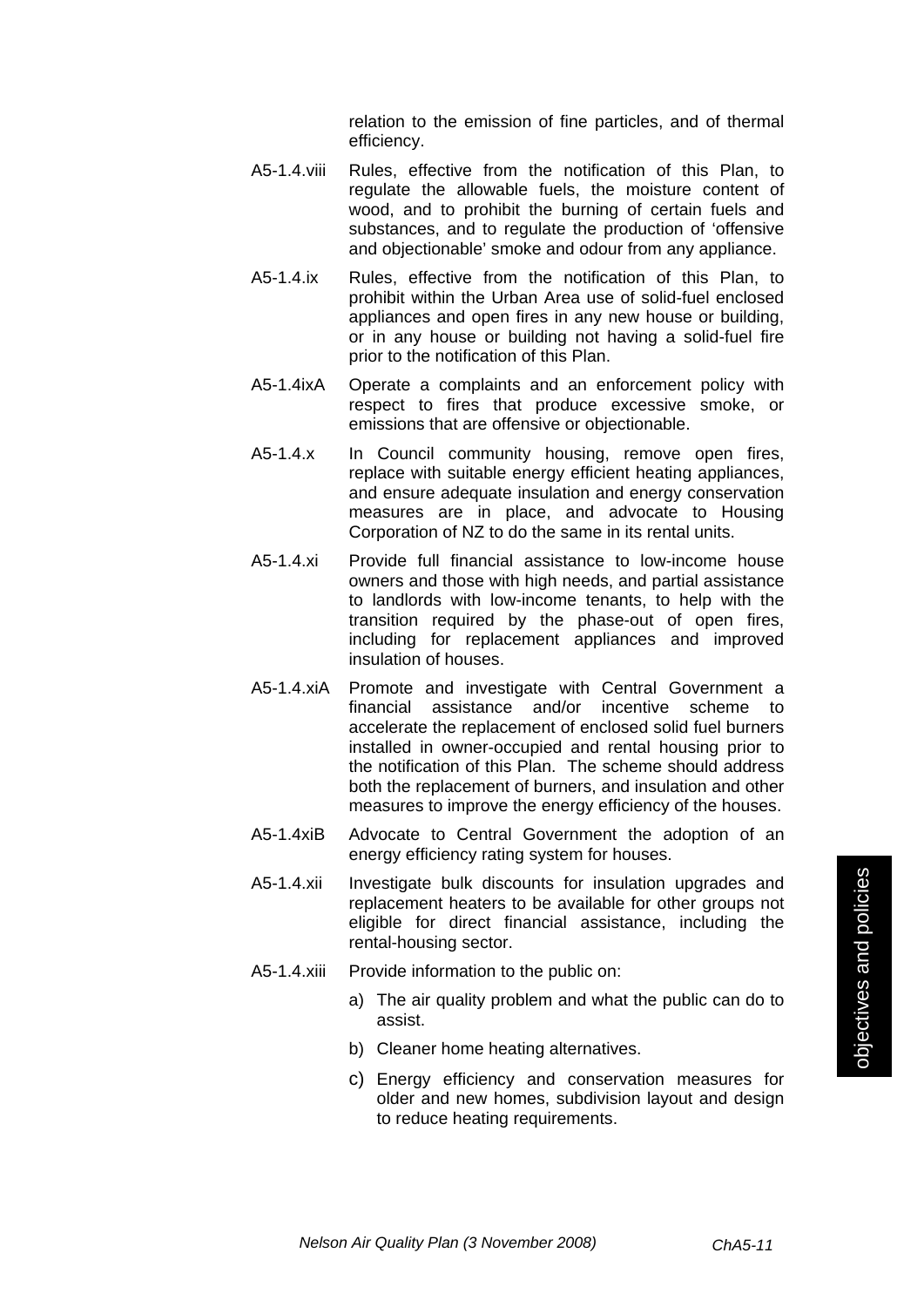- d) The correct sizing of solid fuel appliances to suit the house, the correct operation of fires and burners, including the importance of dry wood.
- e) The correct time to purchase wood, and how it should be stored so as to be suitably dry for use in domestic fires.
- f) Keeping vegetation trimmed to allow sunlight access to homes.
- A5-1.4.xiv Accelerate the rate of improvement in air quality where possible, ahead of that otherwise projected, by:
	- a) The timing of the availability of the financial assistance scheme in A5-1.4.xi, and programmes in Council's own rental housing, to bring about earlier phase-out of open fire use.
	- b) Use of the information campaign in A5-1.4.xiii, and use of any bulk concessions secured under A5- 1.4.xii, to encourage earlier replacement of open fires and older solid fuel appliances, and to encourage greater uptake of non-solid fuel appliances (where appropriate to people's circumstances), as well as greater uptake of housing insulation.
- A5-1.4.xv Work with wood merchants to adopt a voluntary 'code of conduct' on wood dryness prior to sale.
- A5-1.4.xvi Checking of appliances for sale to ensure models comply with the emission and other standards, and match the 'as tested' model.
- A5-1.4.xvii On-the-ground compliance monitoring of domestic heating emissions, with provision of advice and information initially, followed by enforcement action where necessary (enforcement orders, abatement notices or infringement fees).
- A5-1.4.xviii Advocacy to central government to increase the minimum required standard of insulation required by the Building Code.
- A5-1.4.xviiiA Consider the possible use of economic instruments as a management tool to improve air quality.
- A5-1.4.xviiiB Advocate for and support reliable, reasonably-priced sources of energy which have no or low  $PM_{10}$  emission for Nelson.

#### **Methods (Outdoor Burning)**

A5-1.4.xix Rules to prohibit open burning within the urban area, except by resource consent for very large sites in particular circumstances and in respect of small fires used for traditional craft purposes.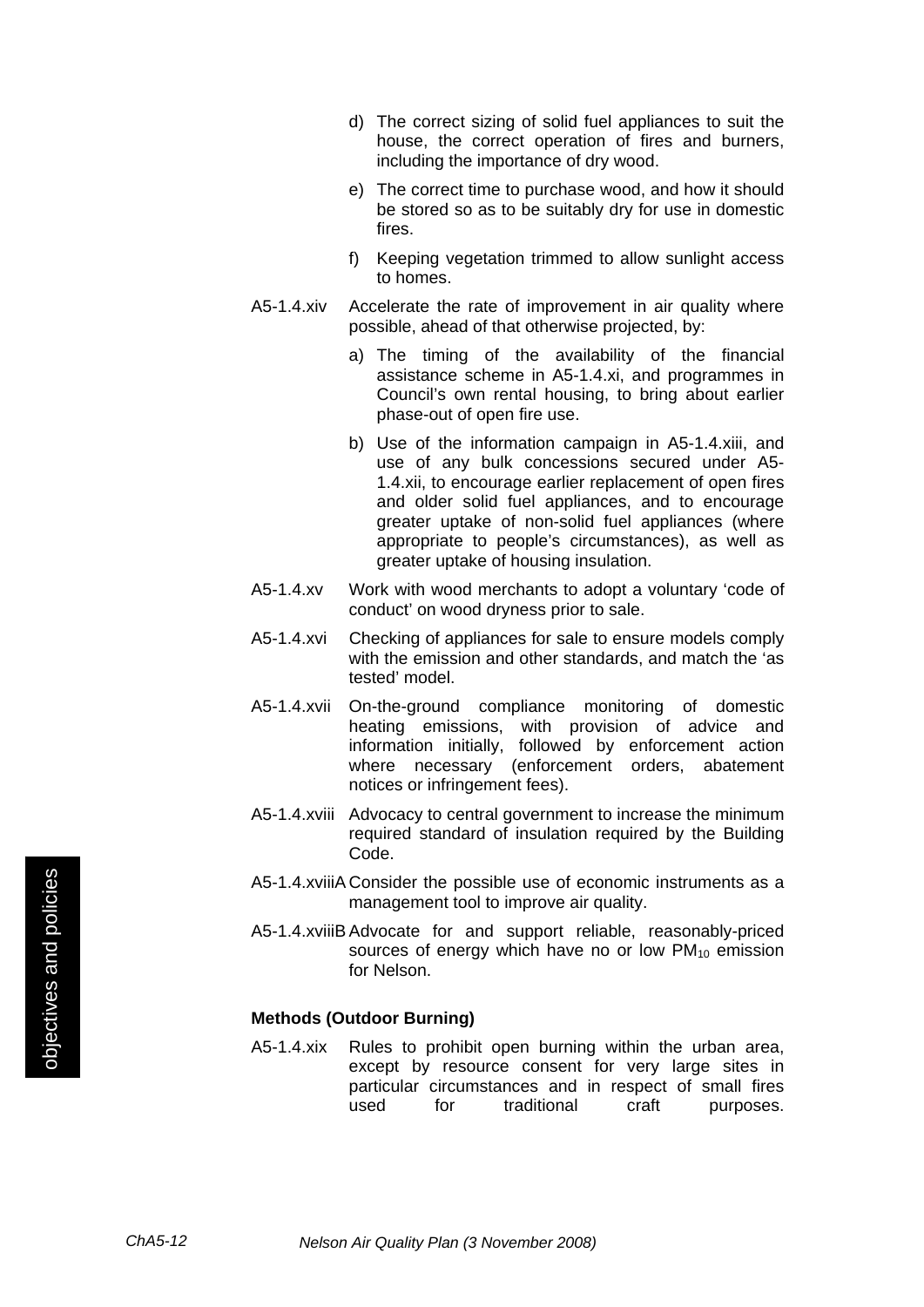- A5-1.4.xx Rules within the High Density Small Holdings Area to prohibit open burning on sites smaller than 1ha, and to regulate burning by resource consent on larger sites.
- A5-1.4.xxi Subsidise home compost bins and home worm farms, provide recycling scheme for paper and cardboard, and provide a collection or mulching service for green waste for low-income households affected by the transition to the ban on outdoor burning.
- A5-1.4.xxii Promote recycling, waste reduction, and composting.
- A5-1.4.xxiii Work with Tasman District Council towards developing a regional composting facility.

#### **Methods (Transport)**

- A5-1.4.xxiv Advocate strongly and consistently to central government, and encourage Transit NZ to do the same, regarding:
	- a) new emission standards on used-imported and on new vehicles,
	- b) emission screening of the existing vehicle fleet at time of Warrant of Fitness testing,
	- c) use of Nelson as a pilot for any emission screening trial, and Council assistance in such,
	- d) improved fuel specifications,
	- e) early introduction of low sulphur diesel in Nelson,
	- f) enforcement by Nelson Police of the '10 second smoky' rule (Traffic Regulations),
	- g) labelling of all vehicles at time of sale, to show the estimated fuel consumption.
- A5-1.4.xxv Implementation of programmes in the Nelson Regional Transport Strategy, including:
	- a) use of planning tools to reduce the need to travel,
	- b) promoting energy efficiency (less fuel burnt) in the land transport network,
	- c) public awareness and information to motorists to reduce vehicle emissions,
	- d) investigating running NCC fleet on alternative fuels (LPG, electric, etc) and encourage other fleet operators to do the same,
	- e) investigation of the viability of alternative fuel public transport,
	- f) preparing and implementing a comprehensive public transport strategy (including addressing barriers to use, marketing and promotion),
	- g) implementing the adopted Nelson City Cycling Strategy,
	- h) preparing and implementing a comprehensive pedestrian strategy (promote walking, improve links and safety etc),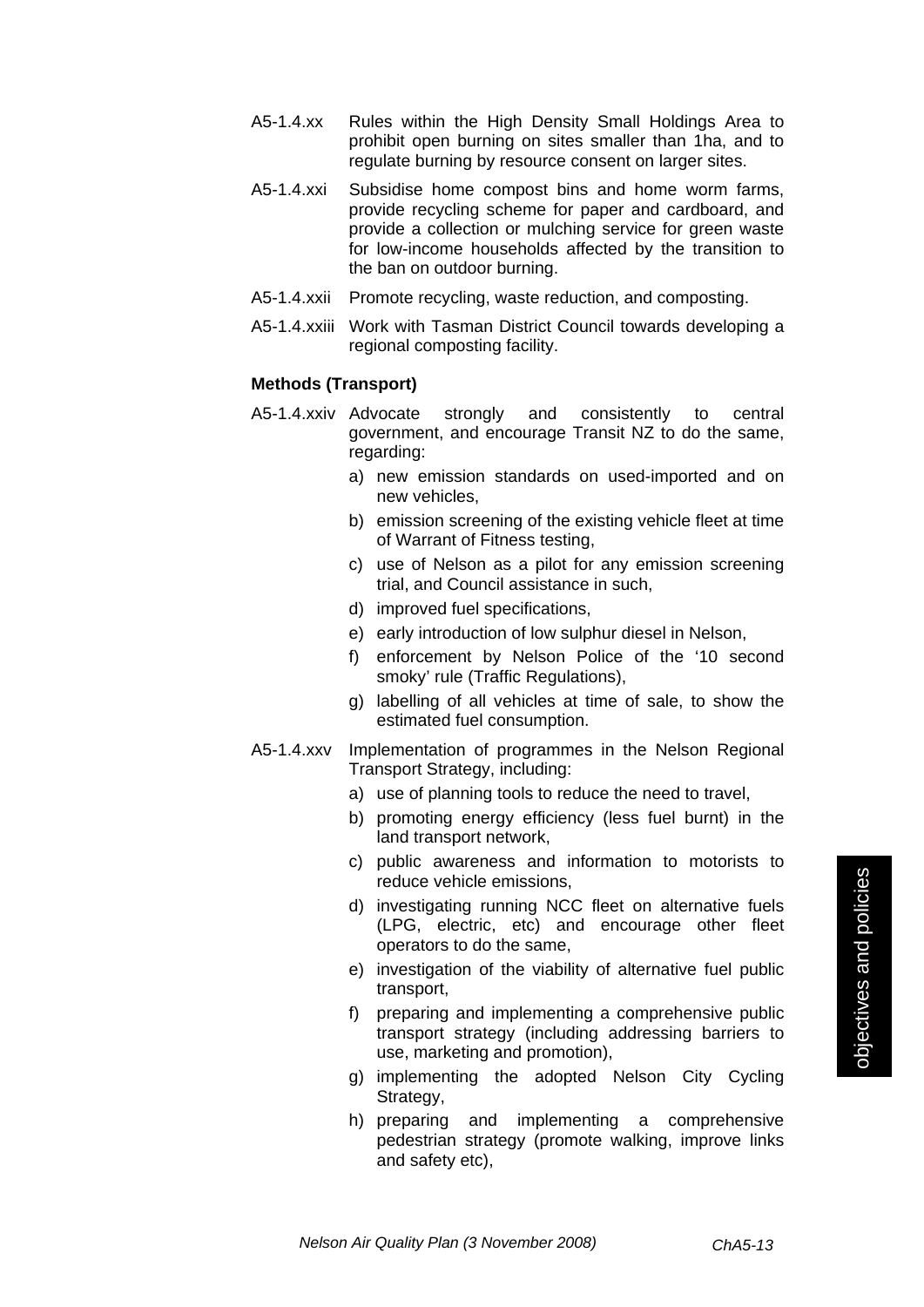- i) increasing vehicle occupancy rates e.g. promoting car-pooling,
- j) require as a condition of contract that all contractors working for the Council operate well-maintained, properly tuned vehicles that do not emit excessive smoke.

#### **Methods (Industrial and Trade)**

- A5-1.4.xxvi Rules to allow discharges from small-scale or relatively 'clean' combustion processes subject to complying with certain conditions.
- A5-1.4.xxvii Rules requiring all other existing or new combustion processes to obtain a resource consent.
- A5-1.4.xxviii Rules regulating other activities that generate fine particles, including setting standards for discharges.
- A5-1.4.xxix Advocacy with central government to assist in reducing emissions from state institutions such as schools, tertiary institutes and hospitals.
- A5-1.4.xxx Work with industry groups, industries and other large emitters to develop and achieve emission reduction targets.
- A5-1.4.xxxi Use of resource consent process to achieve appropriate emission reductions from trade and industrial dischargers.
- A5-1.4.xxxii Provide to resource consent applicants air quality and meteorological data on airsheds within Nelson, and also provide free of charge a calibrated set of meteorological data for use in dispersion modelling.
- A5-1.4.xxxiii Develop and provide for resource consent applications, involving large-scale fuel burning appliances, an information guide detailing the Plan and other regulatory requirements. The information guide will also indicate the amount of information and level of detail that is expected to accompany consent applications.
- A5-1.4.xxxiv Consider the possible use of economic instruments as a management tool to improve air quality.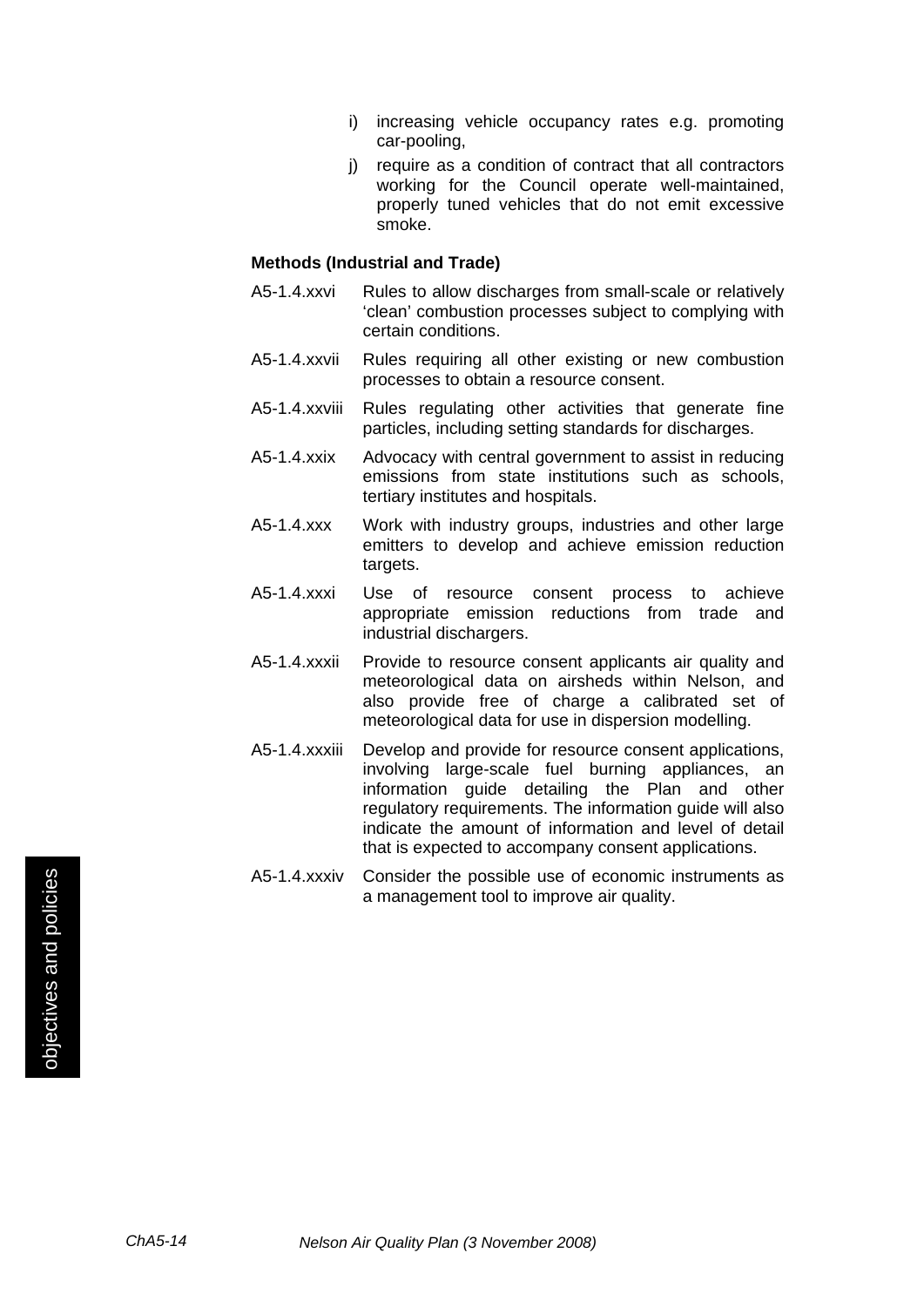**policy** 

**A5-1.5 Solid fuel fire numbers (small-scale solid fuel appliances and open fires)** 

- *a) In order to achieve the targets in Policy A5-1.4, no increase in the total number of solid fuel fires (as at the date of notification of this Plan) should occur within the Urban Area, and in the worst polluted airsheds, reductions by up to 30% should occur (excluding low emission pellet burners).*
- *b) These numbers will be reviewed if new generation solid fuel burners become commercially available which can be shown in actual operation to be consistently and significantly below an emission level of 1.5g of PM10 emissions per kilogram of fuel burnt.*
- *c) As part of the review, regard will be had to:*
	- *i. the expected emissions from the new burners when operated under real life conditions, and*
	- *ii. the progress the City is making towards the air quality targets in Policy A5-1.4, and*
	- *iii. any new national air quality guidelines or standards released or in preparation, and*
	- *iv. whether an increase in burner numbers would still allow the achievement of current or likely future air quality targets.*

#### **Explanation and Reasons**

A5-1.5.i Computer modelling indicates that the Nelson Urban Area (defined in Chapter A2) cannot accommodate the approximately 8000 solid fuel fires that existed in 2001. In order to be confident of achieving both the 'straight line path' and the 2013 targets set in the National Environmental Standards, solid fuel fire numbers will have to reduce in the worst affected areas by 30% (and to provide greater confidence, by as much as 50%). This means that while 50% to 70% of existing fires can be replaced with low emission burners meeting an emission standard of 1.5g of fine particles per kilogram of wood burnt, the remainder will need to be encouraged to switch to other cleaner heating options such as electric heat pumps, flued gas, diesel-fired heaters or certain cleaner pellet burners. This will need to occur as a result of a mix of education, normal market preferences, and use of incentives. Experience with Nelson's 'Clean Heat-Warm Homes' scheme and Environment Canterbury's 'Clean Heat' programme, shows that many people choose to opt out of solid fuel. When a free replacement heater is offered, as many as 70-80% will choose electric heat pumps or flued gas. When a partial subsidy is offered, the number choosing to stay with solid fuel is higher, but there still is a substantial movement towards cleaner options.

A5-1.5.ii Once the stock of open fires and enclosed appliances that existed at the time of Plan notification is replaced by low emission solid fuel burners or 'clean heat' options, the reductions in emissions level off. Beyond that point, if the total number of new burners, even low emission ones, were allowed to increase beyond replacement levels,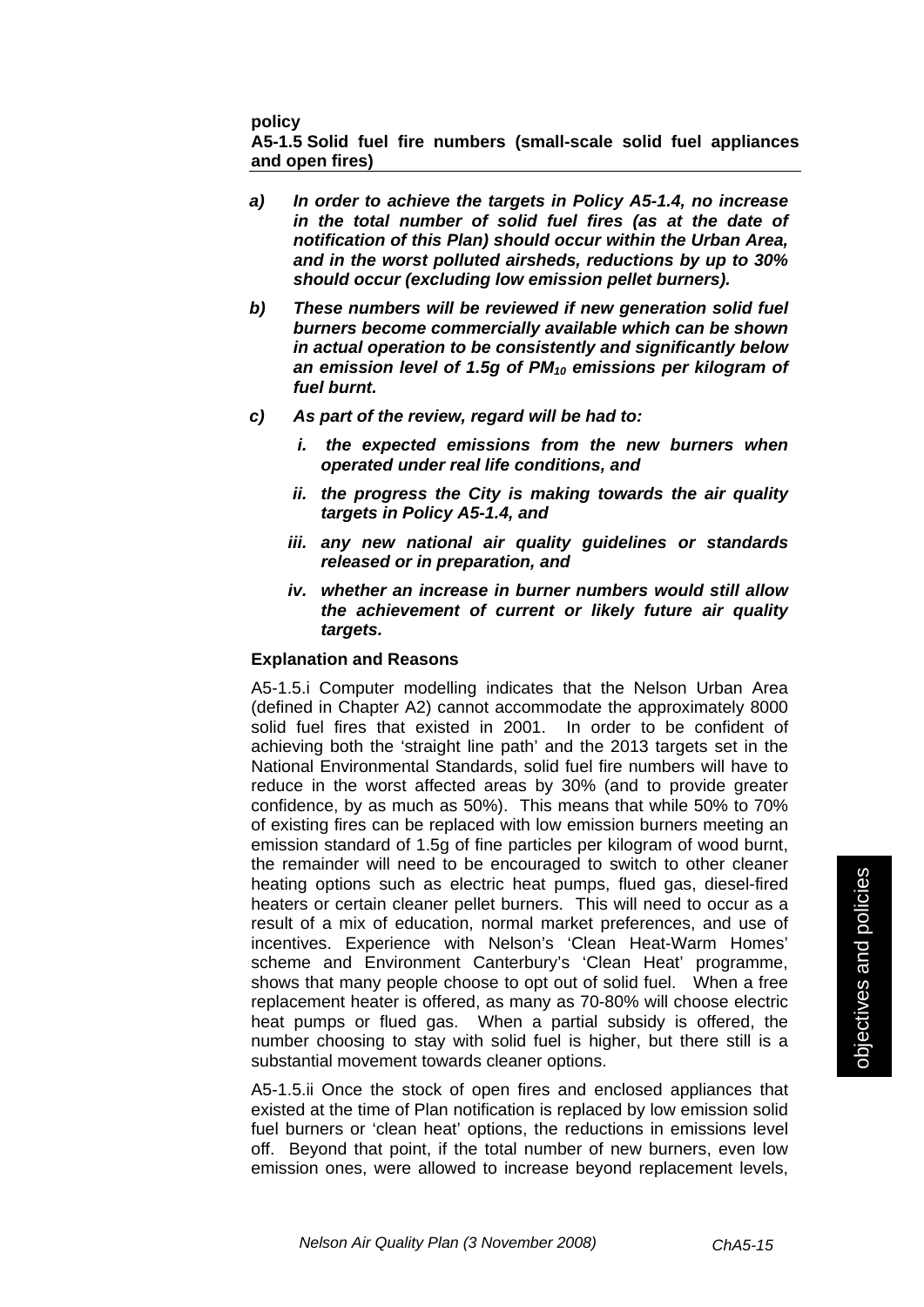air quality would gradually worsen again. This is because each extra new burner adds a small but significant amount of additional  $PM<sub>10</sub>$  to the air. It is for this reason that the first part of the policy aims to limit total solid-fuel fire numbers to those existing at the time of plan notification. Modelling indicates, however, that the lowest-emitting pellet burners could be allowed into new homes or those existing homes without a current solid fuel fire, without having a significant effect on ambient air quality. The total number of such fires being installed will have to be monitored, however, to ensure that the cumulative effect of these new installations does not begin to impact on air quality. If it were to do so, the rules in the Air Plan may need to be reviewed.

A5-1.5.iii In terms of other types of burners, it is recognised that the technology of solid fuel appliances is also developing rapidly. There are a number of appliances commercially available that when tested under the Australia/New Zealand Standard (AS/NZS) show emissions that are well under the 1.5g/kg mandated in this Plan. The AS/NZS methodology tests emissions under reasonably ideal conditions. The tests for some or all kinds of appliances may not always reflect the actual level of emissions from such appliances when they are used in real life. This difference between the AS/NZS test results, and 'real life' emissions was allowed for in the computer modelling used to develop this Air Quality Plan.

A5-1.5.iv Parts b) and c) of this policy recognise that if the latest or new generation burner technology can be demonstrated to produce consistently low emissions, even when used under 'real life' conditions, then the limitation on total burner numbers within urban Nelson could potentially be relaxed. The onus should be on the appliance manufacturers or importers to provide independent and reliable information to allow the Council and the community to make that judgement. In considering whether to relax the 'cap' on burner numbers, the Council would have to have regard to how well air quality was tracking towards the air quality targets, how reliable the test information is, and other factors including any new national air standards or guidelines.

- A5-1.5.v Use of rules to control the replacement of fires and burners existing prior to Plan notification, and rules to prohibit the use of fires or burners in new houses, or houses that did not use solid fuel at the time the Plan was notified.
- A5-1.5.vi Use of rules to set standards for pellet burners installed in new houses, or houses that did not use solid fuel at the time the Plan was notified.
- A5-1.5.vii Education, and use of the financial incentive schemes as noted under A5-1.4.xiv to encourage greater uptake of non-solid fuel options when fires are replaced.
- A5-1.5.viii Use of plan change procedures when required, having regard to the above criteria, and at the cost to the applicant for any private plan changes.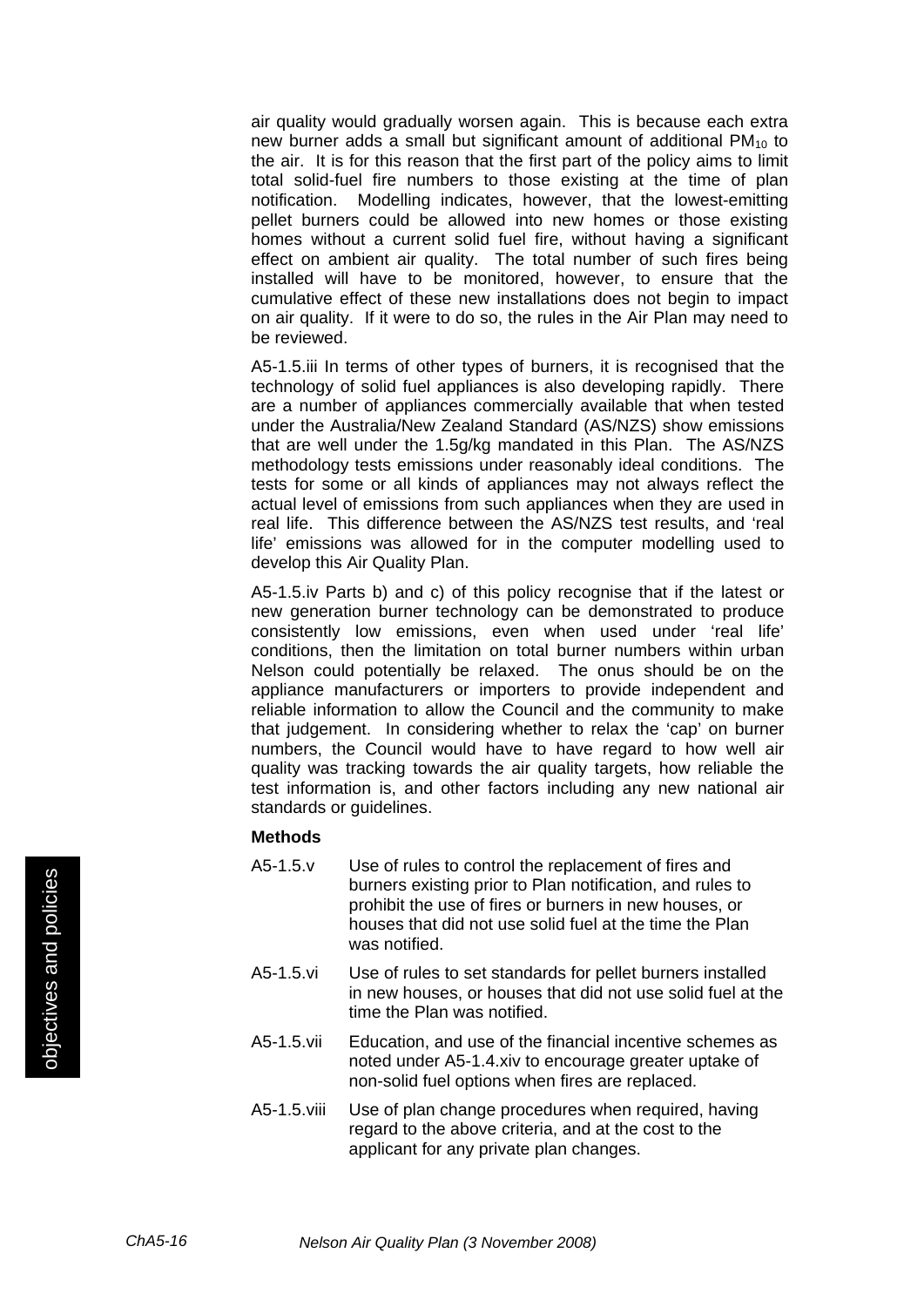**policy** 

**A5-1.6 Open fires and small-scale solid fuel burning appliances – resource consents** 

*Having regard to any cumulative effects on achieving the ambient air quality target, and the public's confidence in the integrity and consistency of the administration of the Plan, allow by resource consent very limited departure from the rules in the following circumstances:* 

- *a) burner emission and thermal efficiency standards for solidfuel burners, provided equivalent or better emission levels relative to the standards in the Plan can be shown (taking account of both emissions and thermal efficiency), and*
- *b) stack specifications for solid-fuel burners, provided the adverse effects of the stack and discharge can be adequately avoided, remedied or mitigated, and*
- *c) use of open fires in significant heritage buildings used by the public, where the interior of the building has heritage significance and the open fire is integral to this, and*
- *d) the replacement of open fires and burners that were not lawfully approved at the time the Plan was notified, provided that it can be demonstrated to the satisfaction of the Council that the fire or burner was actually installed prior to Plan notification, and at that date was operable.*
- *e) the ongoing use of certain enclosed burners beyond the compulsory phase-out date if the burner is expressly designed and used for cooking or central heating, is thermally efficient, produces low PM10 emissions, and its continued use is integral to the functioning and comfort of the house.*

#### **Explanation and Reasons**

A5-1.6.i The rules that implement the  $PM_{10}$  reduction policies are restrictive in terms of the emissions standards for new solid fuel burning devices, their testing and installation. It may be necessary in some circumstances to depart from these standards, for example in relation to a practicable chimney height and location, and this policy provides guidance for when this may be appropriate. While the emission-testing regime is mandated in the Plan, there may from timeto-time be alternative testing procedures that the Council may wish to recognise, if they can be shown to deliver equivalent or better outcomes. This may relate to a recognised overseas testing protocol, or perhaps to allow the flexibility to depart in some minor way from the AS/NZS standard in Appendix AQ2, provided the environmental outcomes sought be the Plan are not compromised.

A5-1.6.ii Open fires and some enclosed burners can be significant features in certain heritage buildings. The ongoing use of open fires beyond the 2008 phase-out date or, where applicable, the enclosed burner phase-out date, can be allowed in some heritage buildings by resource consent. This is limited to 'significant' heritage buildings. The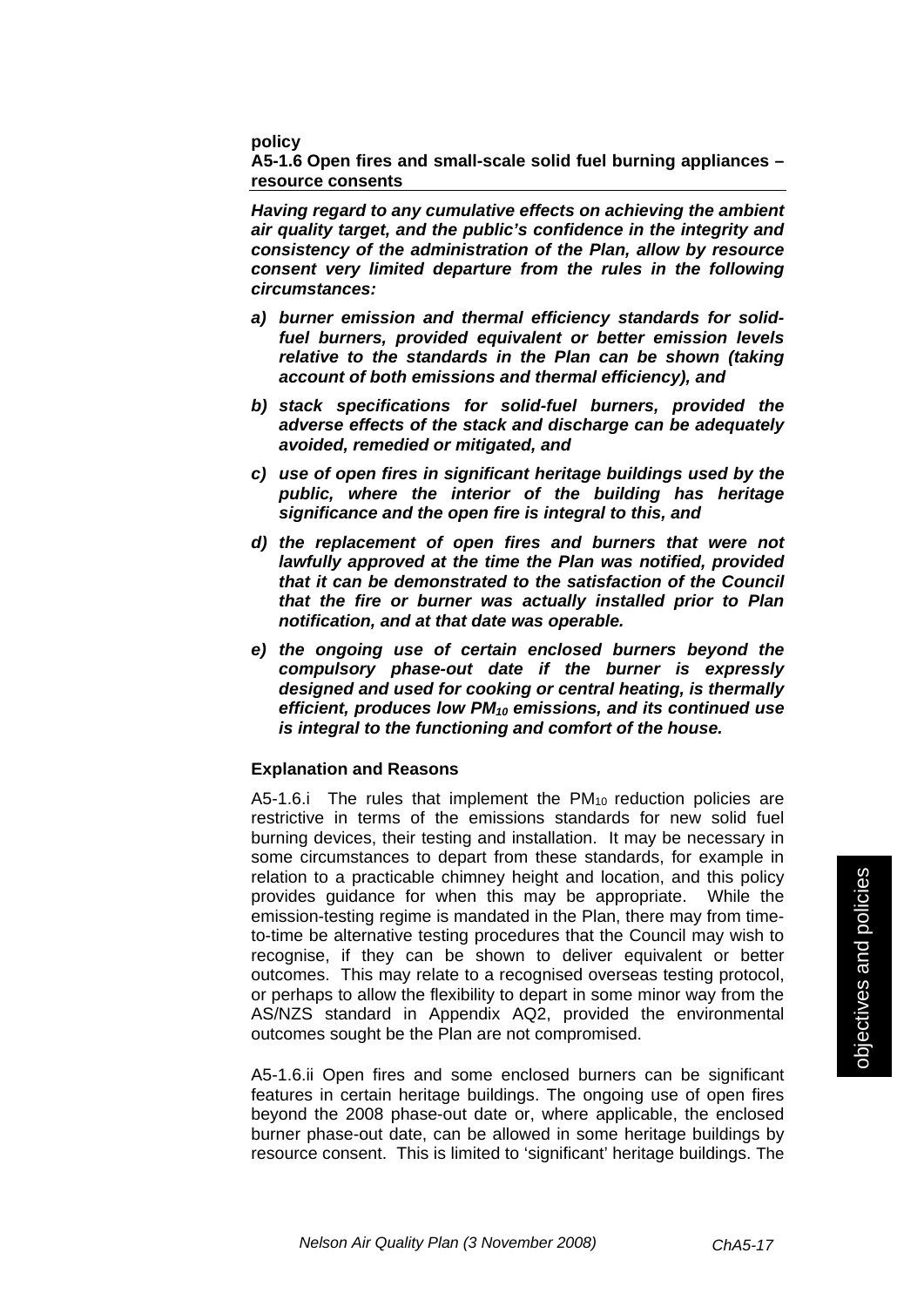policy states that for all the exemptions there should be *"very limited departure from the rules"*. As well as being on both the Group A heritage list and the Historic Places Trust register, the building needs to be used by the public, and the open fire or burner and its continued use (since there is no requirement in this Plan to remove unused fires), needs to be integral to the heritage character of the building. In addition, the limited departure may relate only to use of the open fire or burner on a certain number of occasions, or under certain restrictions. This provision is not seen as providing a general exemption for any private heritage home on the Council's Group A list and the HPT register. A large number of exemptions from the rules could undermine the achievement of the air quality targets, and create potential inequities between owners of heritage and non-heritage buildings.

A5-1.6.iii The limit on any growth in the total numbers of solid-fuel fires in Policy A5-1.5 is achieved through a 'grandparenting' provision. This means that if a property had a 'lawfully approved' (see definition, Chapter A2) and operable open fire or other small-scale solid fuel burning appliance at the time of notification of this Plan, then there is an ongoing right to replace that fire or burner, provided the replacement meets the emission standards and other relevant rules in this Plan. For most enclosed burners 'lawfully approved' will generally mean that there is a building consent or permit for the installation, and this will clearly establish whether the appliance existed at the time of notification of the Plan (or was in the process of being approved or installed). Some appliances may not have a building consent, but there may be reliable evidence that the appliance existed in the property in question prior to plan notification e.g. a reliable building inspection or pre-purchase report. This policy provides guidance for granting of any exemption by resource consent in cases where the normal 'grandparenting' requirement is not met. Again the policy provides for limited departure from the rule, and at the Council's discretion, guided by the policy.

#### **Method**

A5-1.6.iv Consideration of special cases by resource consent.

#### **policy**

#### **A5-1.7 Adverse effects - discharge of contaminants**

*Discharges of contaminants to air should avoid, remedy or mitigate any adverse effects beyond the site of the discharge, having particular regard to:* 

- *a) Impacts on ground level concentrations and ambient air quality, and on surrounding activities, and*
- *b) Adverse effects on human health, and*
- *c) Adverse effects on cultural and amenity values, and*
- *d) Adverse visual effects, and impacts on visibility, and*
- *e) Impacts on water quality, and on other natural resources including ecosystems, and*
- *f) The production of objectionable, noxious or offensive odour, dust, particles or other effects, and*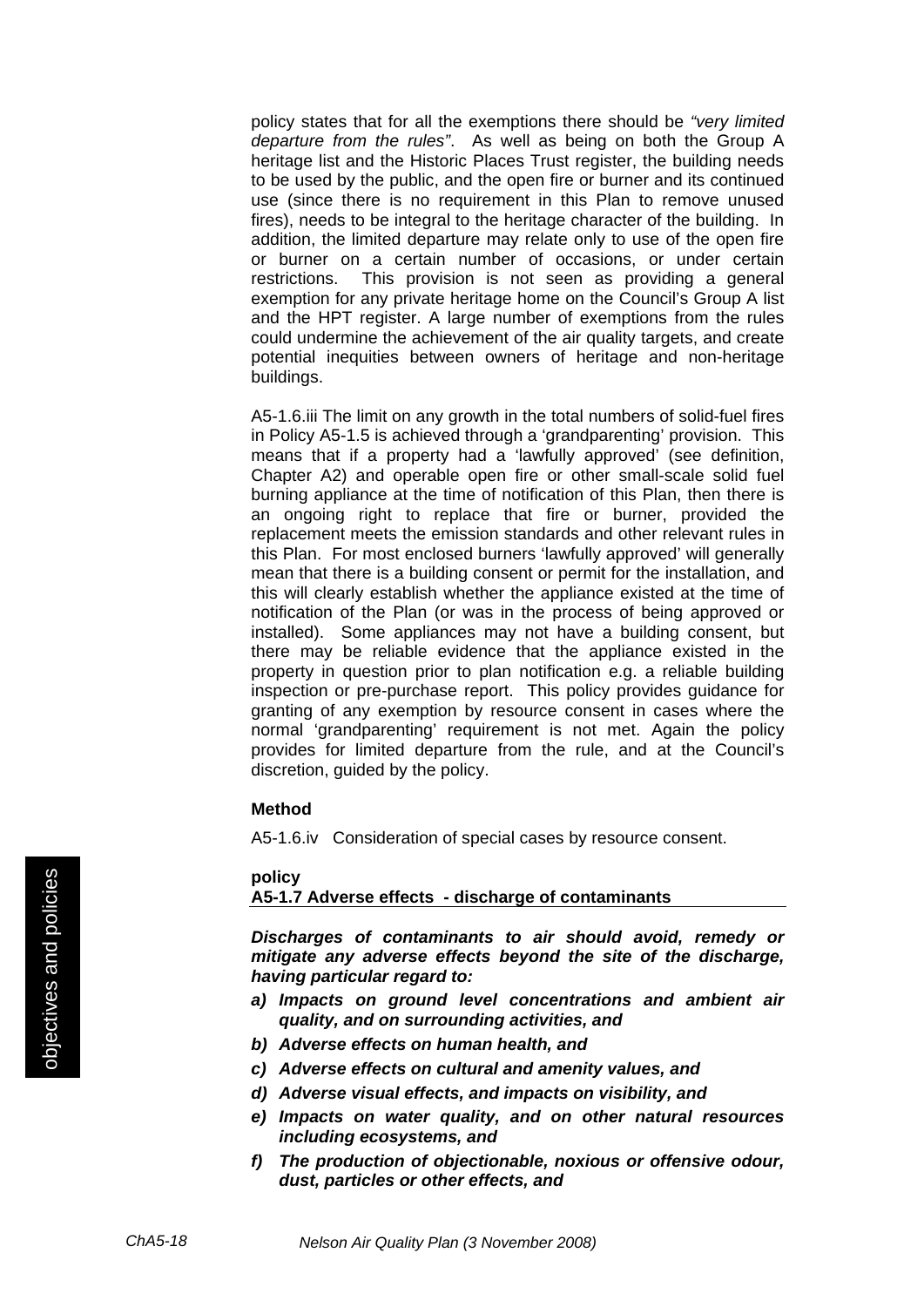- *g) Adverse abrasive or corrosive effects, and*
- *h) The actual or potential cumulative effects of the discharge in combination with other discharges, and*
- *i) Any likely effect on the environment of not allowing the discharge, and*
- *j) The sensitivity of the receiving environment (including reverse sensitivity).*

#### **Explanation and Reasons**

A5-1.7.i As with Policy A5-1.3, this policy relates to all contaminants discharged to air. It also includes  $PM<sub>10</sub>$ , notwithstanding the above policies specific to that contaminant.

A5-1.7.ii While Policy A5-1.3 relates to primarily ambient (overall) air quality, this policy addresses mainly localised effects of discharges. The split between ambient and local, however, is not absolute. What is a localised effect and what is an effect on the overall air quality can be a continuum. Clause i) of the policy requires consideration of the broader environmental effects that might result if a discharge to air were not to be allowed e.g. whether there might instead be effects on water or land. Clause j) relates to the nature of the receiving environment e.g. if there are sensitive receptors nearby; or alternatively if the receiving environment is more tolerant of the proposed discharge (this might be the case in a rural area where appropriately managed air discharges may be part of normal land management practices, and where urban levels of amenity cannot be expected). 'Reverse sensitivity' is the effect of the existence of sensitive activities on other activities in their vicinity, particularly by leading to restraints in the carrying out of those activities. This is most appropriately addressed during land-use planning processes (such as zoning and subdivision processes), but may also be relevant when assessing the effect of a discharge to air on the surrounding environment.

- A5-1.7.iii Rules to permit certain discharges subject to conditions to address adverse effects.
- A5-1.7.iv Rules that set general conditions for all permitted discharges relating to odour, dust, smoke, and hazardous contaminants.
- A5-1.7.v Rules requiring resource consents for discharges with the potential to have adverse effects.
- A5-1.7.vi Rules to prohibit certain discharges.
- A5-1.7.vii Use of guidelines and codes of practice to encourage best practice, and use of these where appropriate to assess consent applications and set conditions.
- A5-1.7.viii Use of relevant Ministry for the Environment guidelines, and protocols or criteria in this Plan, to aid enforcement of odour, dust and smoke rules, and resource consents.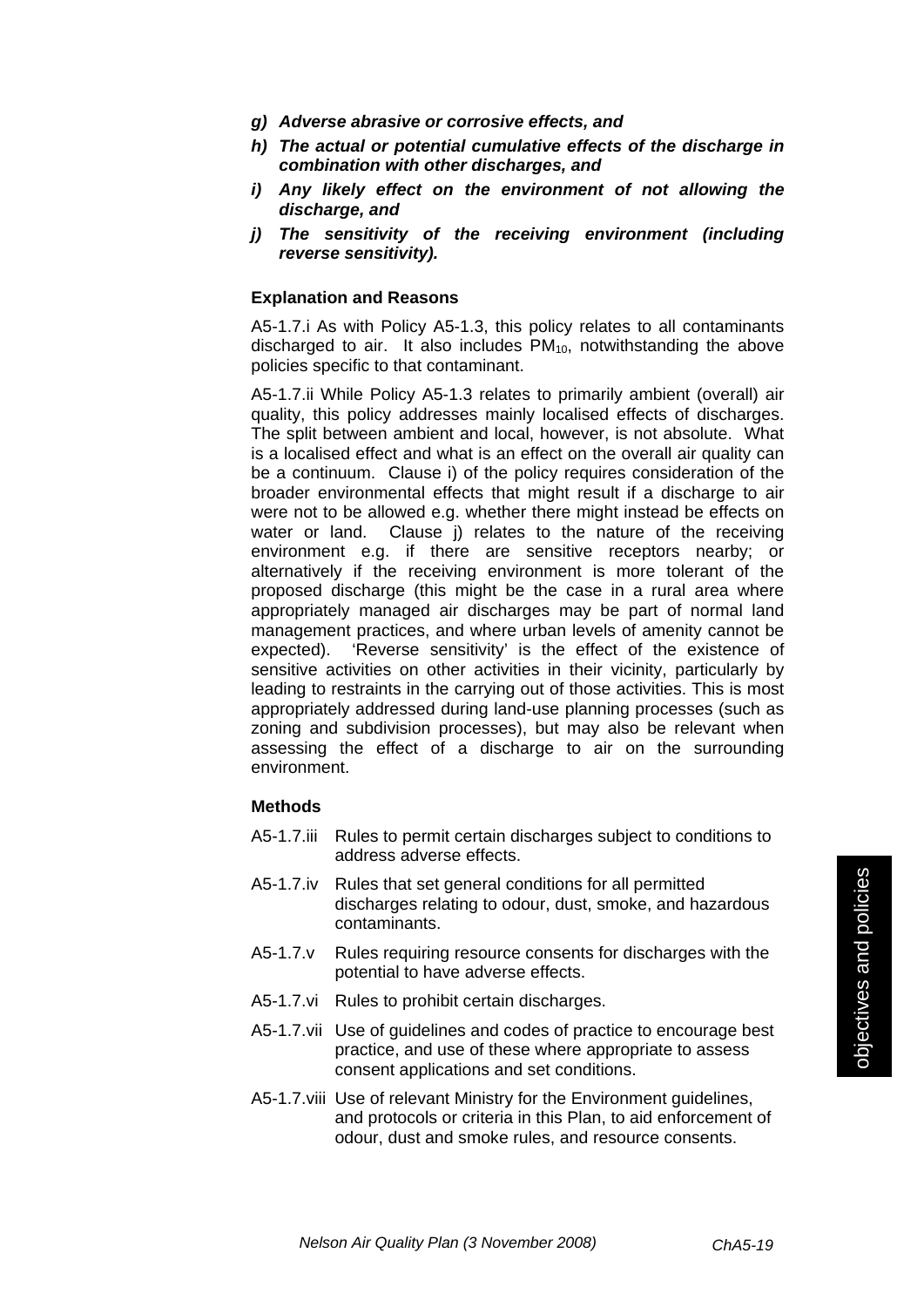#### **policy A5-1.8 Location factors**

- *a) In considering the location, quantity and type of discharges of contaminants to air, regard should be had to meteorology (both localised and more widespread), topography and any sensitive receptors, ecosystems or activities, and*
- *b) Land use planning decisions, including planning techniques, should have regard to the actual or potential effects of discharges to air on ambient air quality, and seek to reduce localised effects on other activities and the potential for reverse sensitivity, and*
- *c) In considering urban form, settlement pattern, and subdivision design, regard should be had to potential impacts on ambient air quality, particularly from home heating and transport, and*
- *d) In considering existing discharges at locations not previously regulated but now regulated by this Plan, regard should be given to the social and economic implications of any required mitigation measures, in addition to the health benefits arising from improved air quality.*

#### **Explanation and Reasons**

A5-1.8.i A number of factors can influence the suitability of sites for certain discharges to air. These can include the nature of nearby activities that may be adversely affected by the discharge, prevailing winds, the topography of the area, the ability of pollutants to be dispersed, where dispersed contaminants end up, and the nature and type of the proposed discharge.

A5-1.8.ii Clause b) of the policy recognises that land use planning decisions and conditions on them, and the techniques used, can influence air quality through effects arising from the land use activity. This influence of land use planning can be through physically separating incompatible activities by use of buffer distances or zoning, or by anticipating future growth and potential conflicts and addressing this in land use planning. Other methods include declining certain land use consents with associated adverse impacts on air quality, placing appropriate conditions in consent decisions, or other techniques to avoid, remedy or mitigate any adverse effects of air discharges. 'Sensitive receptors', such as schools, residential areas or places of ecological or cultural value, may be particularly vulnerable. The reverse can also apply. 'Reverse sensitivity' relates to the problem of existing, lawfully established industries or activities being adversely affected by the encroachment of new, more sensitive activities (such as housing) that may unreasonably fetter the operation of the existing activity.

A5-1.8.iii Clause c) of the policy relates to the influence that the layout, design and operation of the City can have on air quality. This can relate to the need for people to make vehicle trips, the accessibility of the city for cycling, walking and public transport, and the location and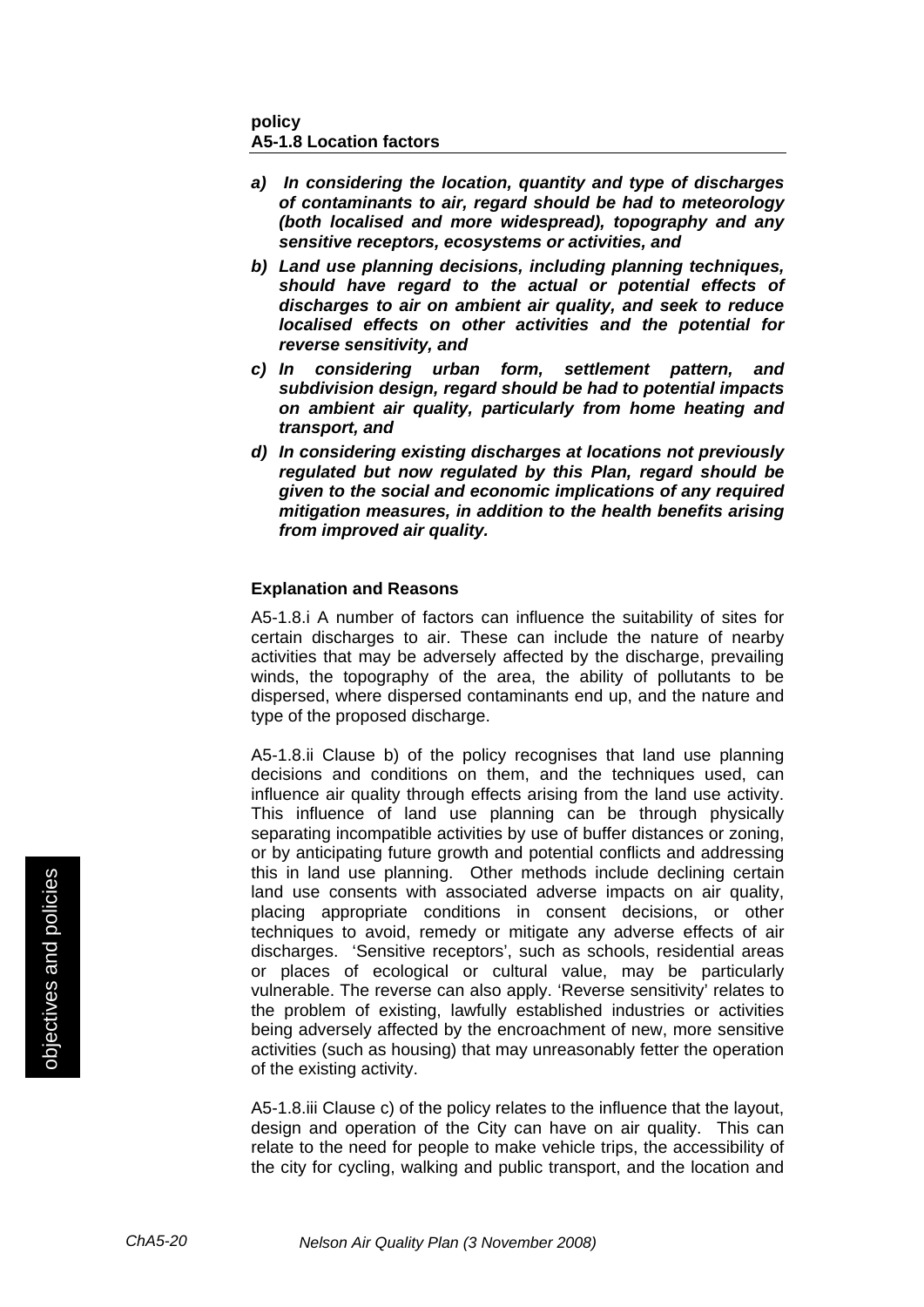orientation of residential sections to capitalise on heating by the sun rather than by burning fuels.

A5-1.8.iv Clause d) of the policy deals with existing discharges that were not previously regulated. In considering the type and speed of implementation of mitigation measures that may be imposed, regard should be had to the affordability and practicality of the proposed measures along with the environmental benefits that would result. Note that Section 104 (2A) of the RMA also requires that when considering an application affected by Section 124 (renewal of consent) the consent authority must have regard to the value of the investment of the existing consent holder.

#### **Methods**

- A5-1.8.v Assessment through the resource consent process for air discharges.
- A5-1.8.vi Consideration and recognition as part of any application, recommendation or other statutory process with respect to land use planning.
- A5-1.8.vii Consideration and recognition in the development and implementation of the Long-term Council Community Plan, other strategic plans, and in any changes or reviews of the Nelson Resource Management Plan.
- A5-1.8.viii Use of physical separation of incompatible activities, through zoning, buffer areas, covenants or similar mechanisms.
- A5-1.8.ix Develop and implement subdivision design guides to maximise solar access to building sites, and facilitate pedestrian and cycle access.

#### **policy**

#### **A5-1.9 Air quality information**

*Information and knowledge regarding ambient air quality and its management will be actively improved, so as to provide a better understanding of air quality issues and their potential management, and of trends in air quality over time.* 

#### **Explanation and Reasons**

A5-1.9.i For a city of its size, Nelson has very good information regarding the quality of its air. However, air monitoring is expensive, and it is not possible to monitor the full range of potential contaminants at a full range of sites. The Council is committed to an active programme to continue expanding its knowledge of air quality, so as to facilitate improvements in air quality where it is degraded, and to identify any deterioration in other areas or the levels of other contaminants, so that corrective action can be taken.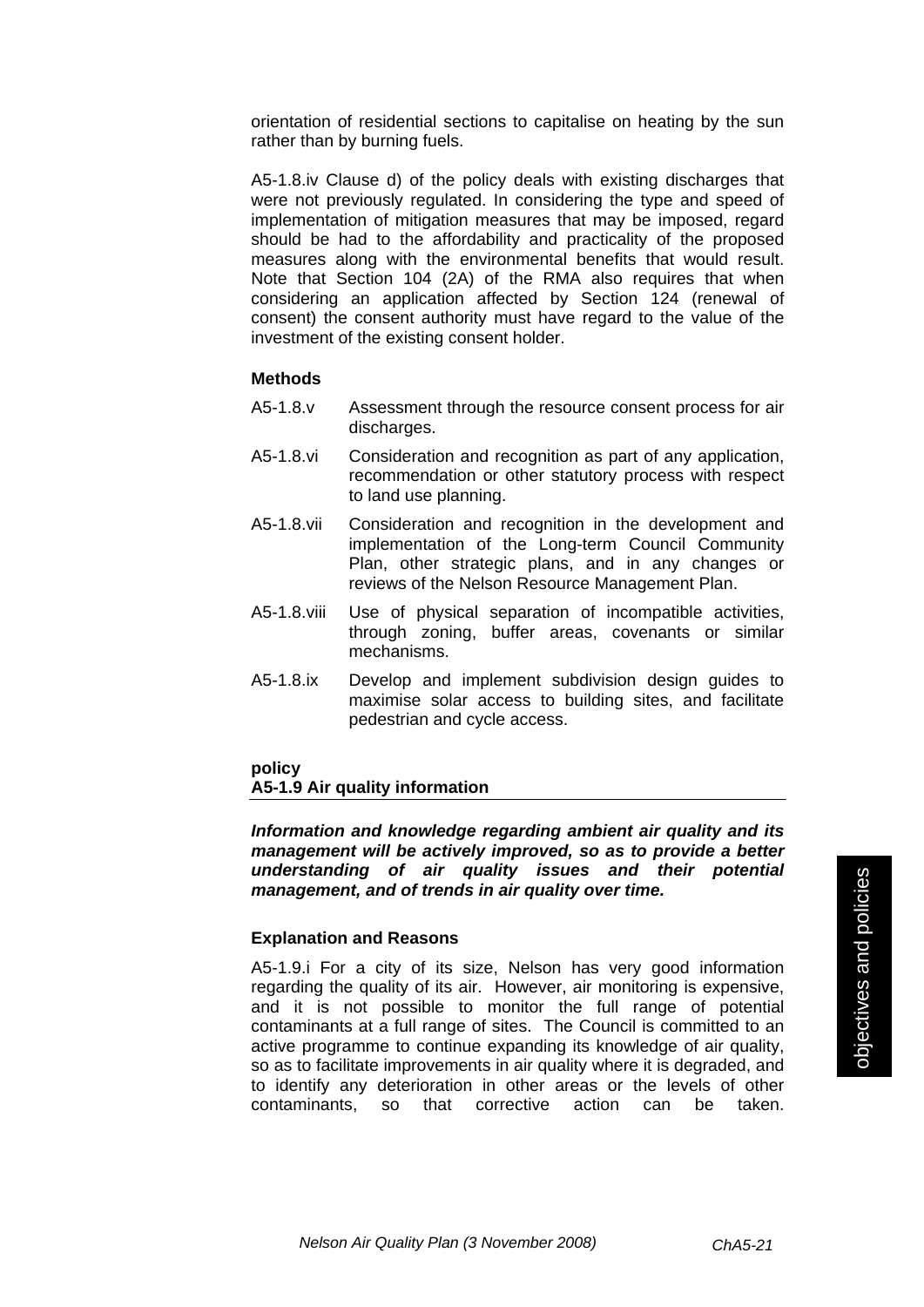- A5-1.9.ii Year-round monitoring of ambient levels of  $PM_{10}$  at reference sites in each airshed where the NES standard is likely to be breached, supplemented by periodic monitoring at selected sites around the City. Comparative monitoring of  $PM_{2.5}$  from time to time, or as recommended or required by national guidelines or standards.
- A5-1.9.iii Monitoring of ambient levels of other selected indicator contaminants, with  $NO<sub>x</sub>$ , CO, and benzene being priority contaminants, and others as assessed on the basis of likely risk. Monitoring of air quality indicators significant to tangata whenua.
- A5-1.9.iiiA Monitoring as required (on the basis of likely risk) to determine the local effects on air quality of contaminants from point sources (e.g. industrial localities, roads) especially near sensitive land uses (such as schools, the City Centre).
- A5-1.9.iiiB Develop a monitoring strategy for air contaminants, taking account of the NES, the requirements of this Plan, sensitive receptors, and the likely risk to health, and make this publicly available.
- A5-1.9.iv Update the Nelson Emissions Inventory at least 5 yearly.
- A5-1.9.v Develop and implement procedures to track types and numbers of solid-fuel heaters installed.
- A5-1.9.vi Use of the Council's files to retain and disseminate on request information on any energy rating or efficiency assessment of any house, or other property information relevant to air emissions.
- A5-1.9.vii Undertake research or studies on specific contaminants or issues as required, and develop appropriate management strategies.
- A5-1.9.viiA Maintain an active watching brief with respect to emerging research on fine and ultra-fine particles, regularly evaluate the implications of this on the Air Plan strategy, and advocate to the Ministry for the Environment the need for ongoing research and assessment on the effects of fine and ultra-fine particles.
- A5-1.9.viiB Maintain an active watching brief with respect to any potential adverse effects on air quality that may arise from fuel swapping e.g. increases in other air pollutants.
- A5-1.9.viii Regular reporting on air quality, and public reporting of any breaches of the National Environmental Standards as required under that NES.
- A5-1.9.ix Collaborate with others for the emissions testing of solidfuel heaters under less than ideal conditions (i.e. 'real world' usage).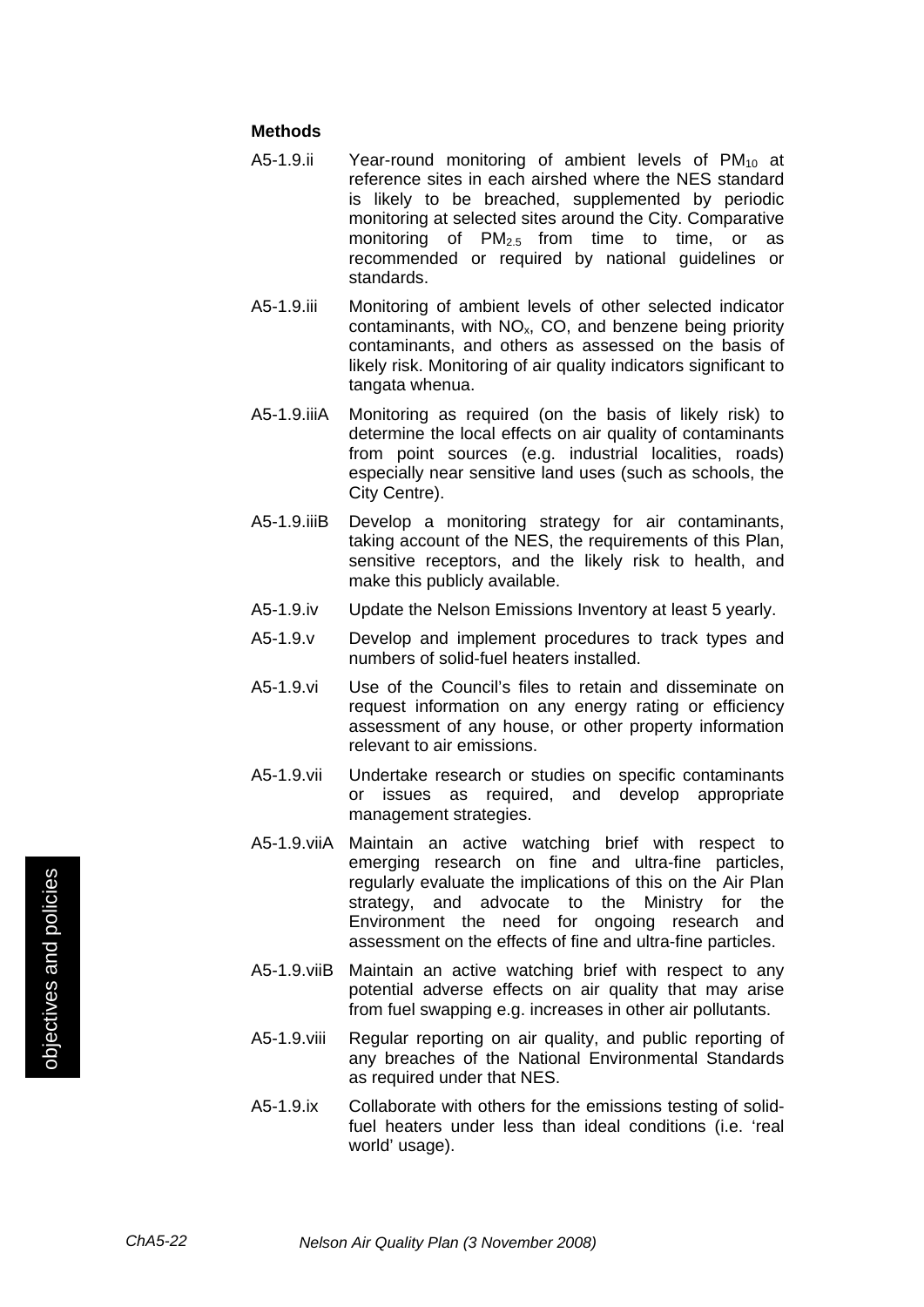A5-1.9.x Provide to the public and resource consent applicants air quality and meteorological data on airsheds within Nelson, and also provide free of charge a calibrated set of meteorological data for use in dispersion modelling.

#### **policy A5-1.10 Cross-boundary effects**

*To work closely with adjoining local authorities to manage any actual or potential cross-boundary transmission of air contaminants that may adversely affect the other's territory.*

#### **Explanation and Reasons**

A5-10.1.i Air, including any contaminants in it, can move across council boundaries. It is therefore important that the Council work closely with its neighbouring councils, Marlborough District and Tasman District, to try to minimise such effects.

#### **Methods**

- A5-1.10.ii Regular liaison at staff and councillor level on air quality issues with cross boundary effects, and invite involvement of neighbouring councils on working parties or committees to address such issues, and seek reciprocal arrangements.
- A5-1.10.iii Advise affected councils at an early stage of any potential resource consent applications with potential cross boundary effects, and ensure formal notification of any subsequent consent application.
- A5-1.10.iv Sharing of information and expertise on air quality.

#### **policy A5-1.11 Global air issues**

#### *To support national initiatives with respect to the discharge of greenhouse gases and ozone depleting substances.*

#### **Explanation and Reasons**

A5-1.11.i As explained in Chapter A4 (Issues) there are international protocols in place for the management of both greenhouse gases, and ozone depleting substances. The New Zealand Government is a signatory to both protocols and has developed national strategies towards implementing its obligations within New Zealand. The Government at various times has indicated that it does not want local councils cutting across these strategies. The Resource Management (Energy and Climate Change) Amendment Act 2004 which came into force on 2 March 2004 prevents regional councils when making rules in plans and considering consent applications, from having regard to effects on climate change from the discharge to air of greenhouse gases. The Act does allow regional councils to consider effects of air discharges on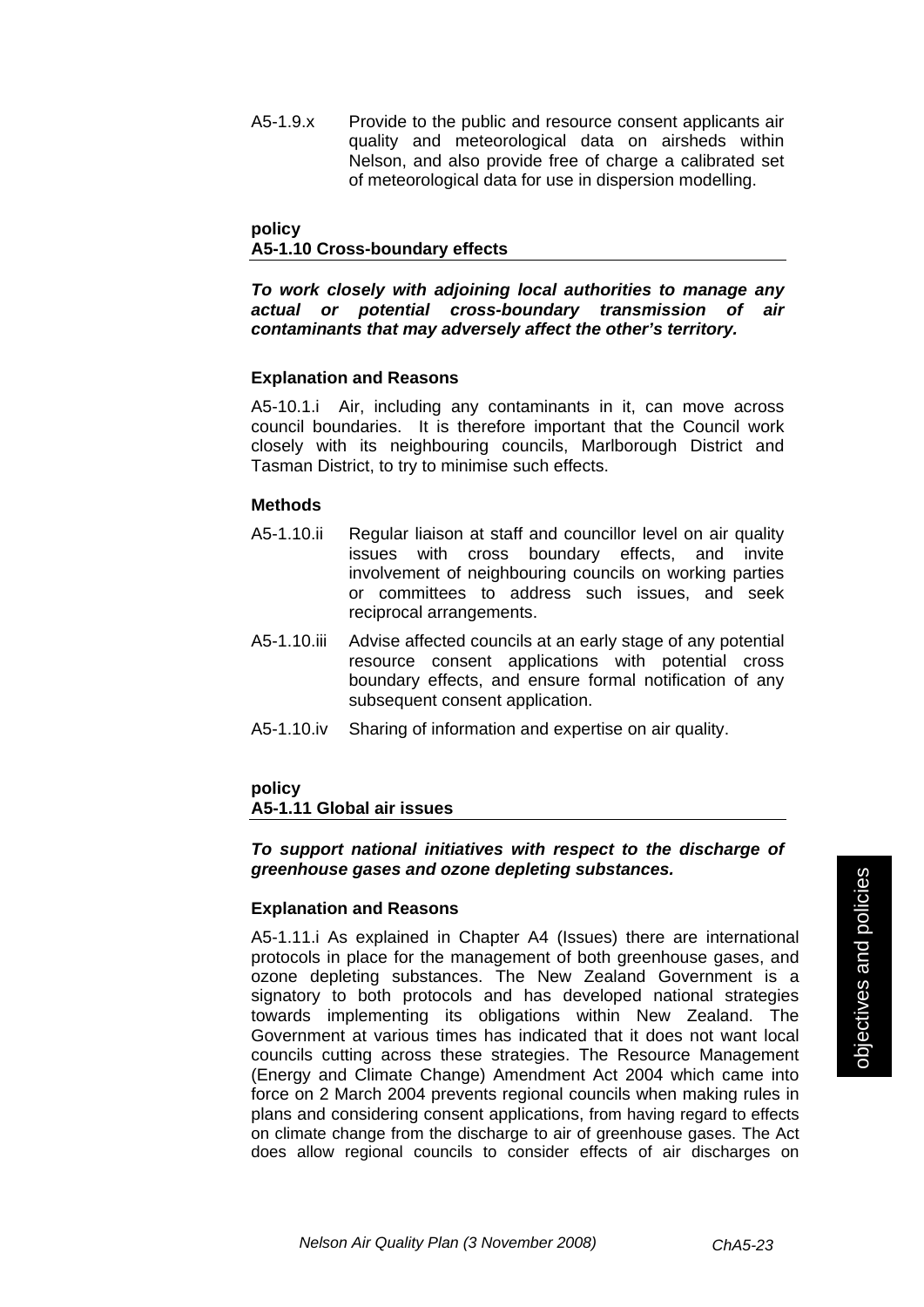climate change: a) where necessary to implement a National Environmental Standard, or b) where a renewable energy source enables a reduction in the discharge to air of greenhouse gases in absolute terms or relative to a non-renewable energy source. While local councils have an important role to play in these national initiatives, it needs to be within the overall national strategies.

- A5-11.1.ii Methods relating to other policies that increase energy efficiency, conserve the use of energy and reduce greenhouse gas emissions: e.g. land use planning, promotion of housing insulation, guide for subdivision layout and design, implementation of methods within the Regional Land Transport Strategy, and the Council's parks and reserves as CO<sub>2</sub> 'sinks'.
- A5-11.1.iii Management of Council's landfill to minimise greenhouse gas impacts.
- A5-11.1.iv Have regard to the ozone depleting potential of the gases used in heat pumps in any Council sponsored programmes that replace open fires or burners with heat pumps.
- A5-11.1.v Advocacy and submissions to central government with respect to greenhouse policy and revisions of policy with respect to ozone depleting substances.